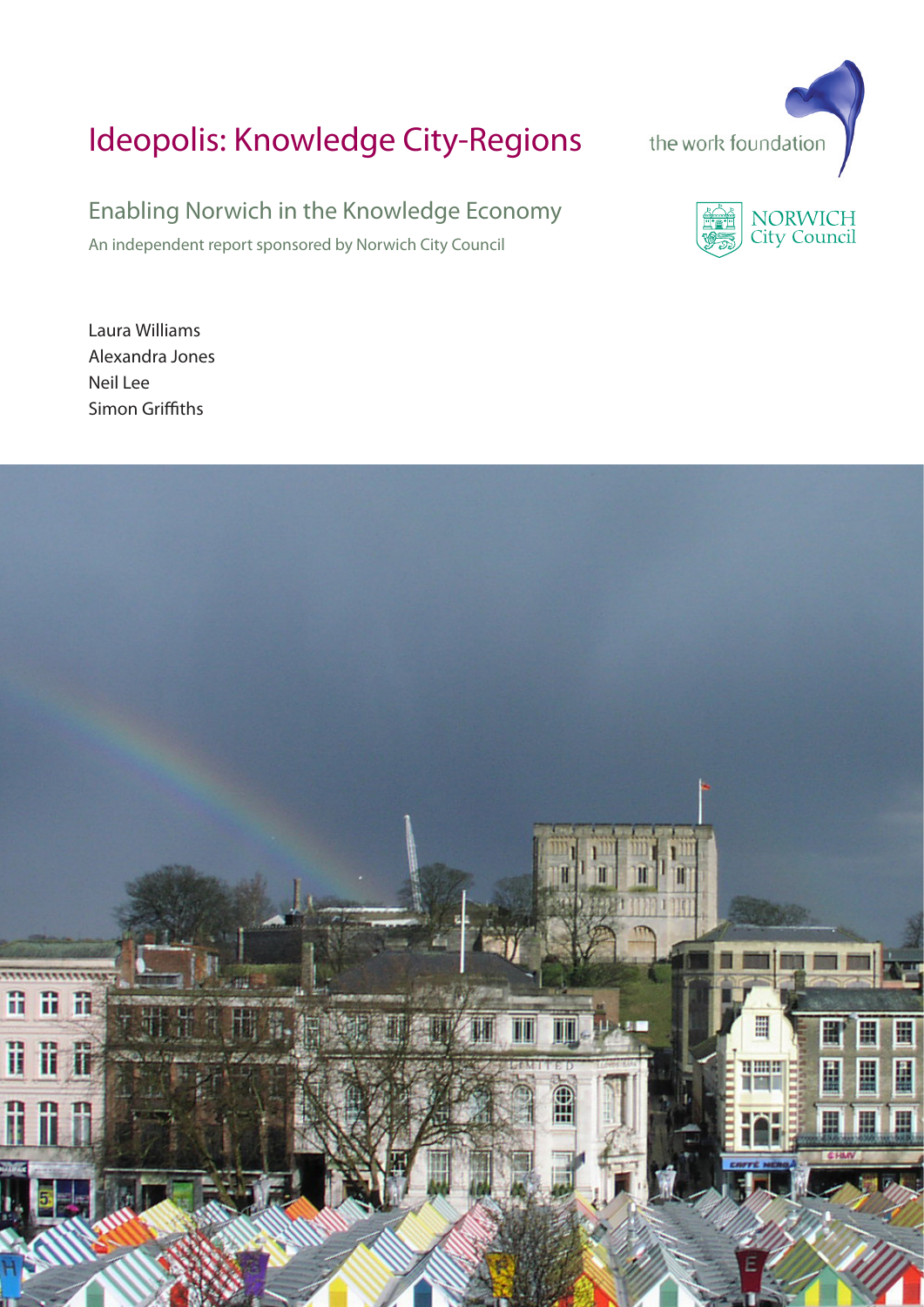## **Contents**

| 1. Executive Summary                                                                                                                                                                                                                                                                                                                                           | $\overline{2}$                                                              |                                                    |
|----------------------------------------------------------------------------------------------------------------------------------------------------------------------------------------------------------------------------------------------------------------------------------------------------------------------------------------------------------------|-----------------------------------------------------------------------------|----------------------------------------------------|
| 2. Acknowledgements                                                                                                                                                                                                                                                                                                                                            | 4                                                                           |                                                    |
| 3. About This Report                                                                                                                                                                                                                                                                                                                                           | 5                                                                           |                                                    |
| 4. Cities in the Changing Economy 6<br>4.1 Changing Economy<br>4.2 Cities in the Knowledge Economy<br>4.3 The Work Foundation's Ideopolis research                                                                                                                                                                                                             |                                                                             | 6<br>$\overline{7}$<br>8                           |
| 5. Norwich in Context                                                                                                                                                                                                                                                                                                                                          | 11                                                                          |                                                    |
| 6. Norwich: Knowledge City?<br>6.1 Defining 'Norwich'<br>6.2 Business activity in Norwich<br>6.3 The Knowledge Economy in Norwich                                                                                                                                                                                                                              | 13                                                                          | 13<br>15<br>15                                     |
| Physical knowledge city<br>7.1<br>Building on what's there<br>7.2<br>7.3<br>Diverse specialisation<br>7.4<br>High skill, high wage organisations<br>7.5<br>Vibrant education sector<br>Distinctive knowledge city offer<br>7.6<br>7.7<br>Leveraging strong connectivity<br>7.8<br>Leadership around a knowledge city vision<br>7.9<br>Investing in communities | 18<br>7. Ideopolis Driver Analysis: Strengths, Challenges and Opportunities | 18<br>20<br>20<br>21<br>23<br>26<br>27<br>28<br>29 |
| 8. The Future for Norwich: Conclusions and Recommendations<br>8.1 Challenges facing all medium-sized cities<br>8.2 Detailed Policy recommendations<br>8.3 Overall Priorities for Norwich                                                                                                                                                                       | 30                                                                          | 30<br>31<br>33                                     |

9. **References 35**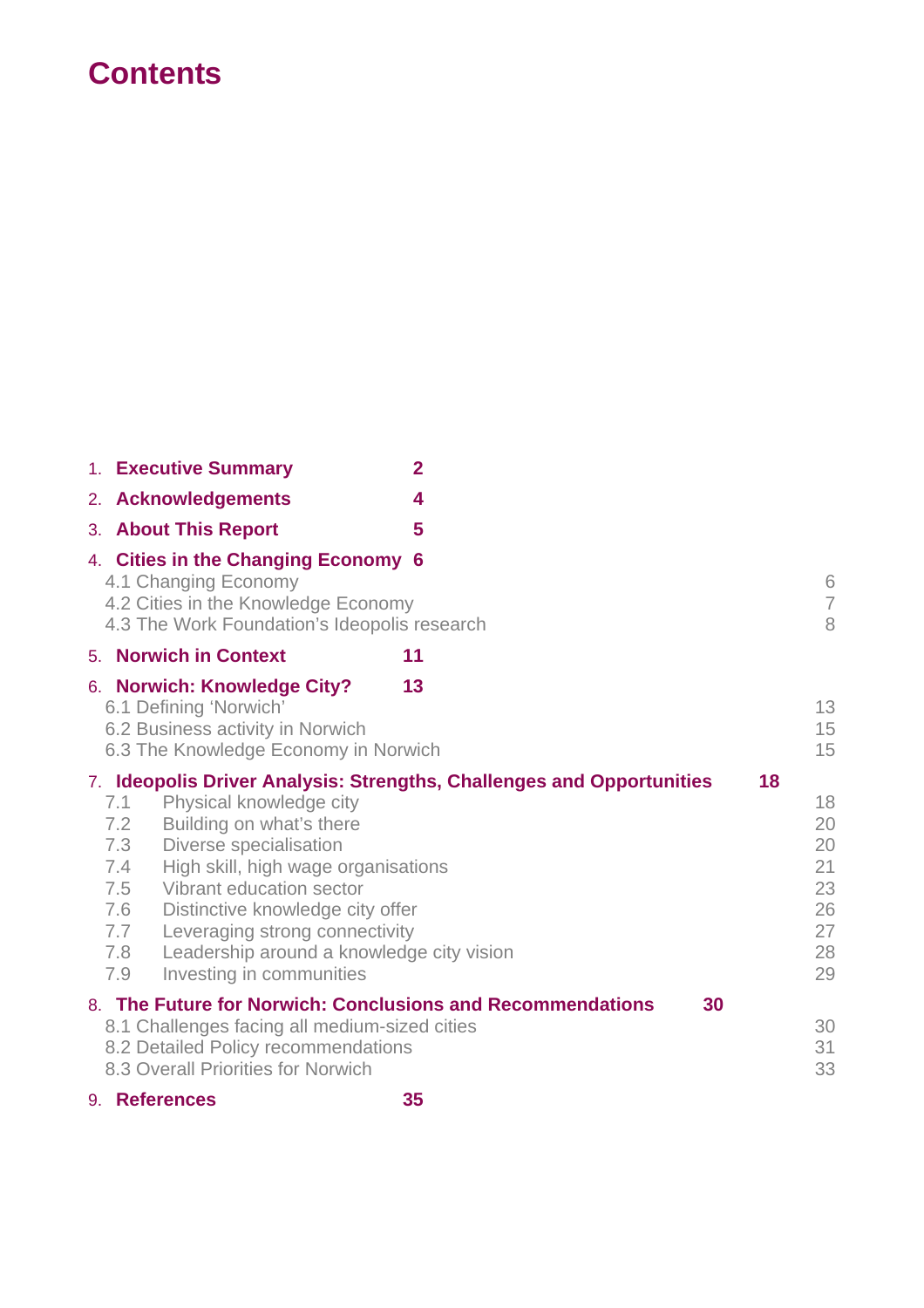## **Executive Summary**

This report assesses the strengths and weaknesses of Norwich in the changing economy and sets out a potential vision for Norwich's future as well as recommendations for how to get there.

#### **Norwich in the Knowledge Economy**

Norwich has some key assets in the knowledge economy:

- Financial Services
- University of East Anglia and Norwich Research Park
- Emerging strengths in sciences and creative and cultural industries

Using The Work Foundation's measures, developed as part of the *Ideopolis: Knowledge City Regions* research programme, 32% of Norwich's businesses are knowledge based and 41% of employment in the city is in knowledge industries (though not all of these jobs are 'knowledge' jobs, i.e. professionals, senior managers or associate professionals). This is broadly comparable with other urban areas in Britain.

#### **Assessing Norwich against the** *Ideopolis* **drivers**

Analysis of the city using The Work Foundation's Ideopolis drivers reveals that whilst the city has some key strengths, it also has weaknesses that need to be addressed:

#### **Physical knowledge city**

- Attractive city, blend of new urban developments with historic sites
- BUT under-bounded district authority may hamper future growth

#### **Building on what's there**

- Historic linkages with the financial services sector
- BUT weak linkages with other cities in the east of England, notably Cambridge – this is starting to improve through Regional Cities East but more needs to be done

#### **Diverse specialisation**

- Financial services, opportunities to specialise in other industries
- BUT lack of coherent vision may prevent city from capitalising on strengths

#### **High skill organisations**

- Some high value jobs
- BUT risk of low skill low pay sectors dominating, e.g. retail

#### **Vibrant education sector**

- Strong tertiary sector
- BUT school performance a threat to the future labour market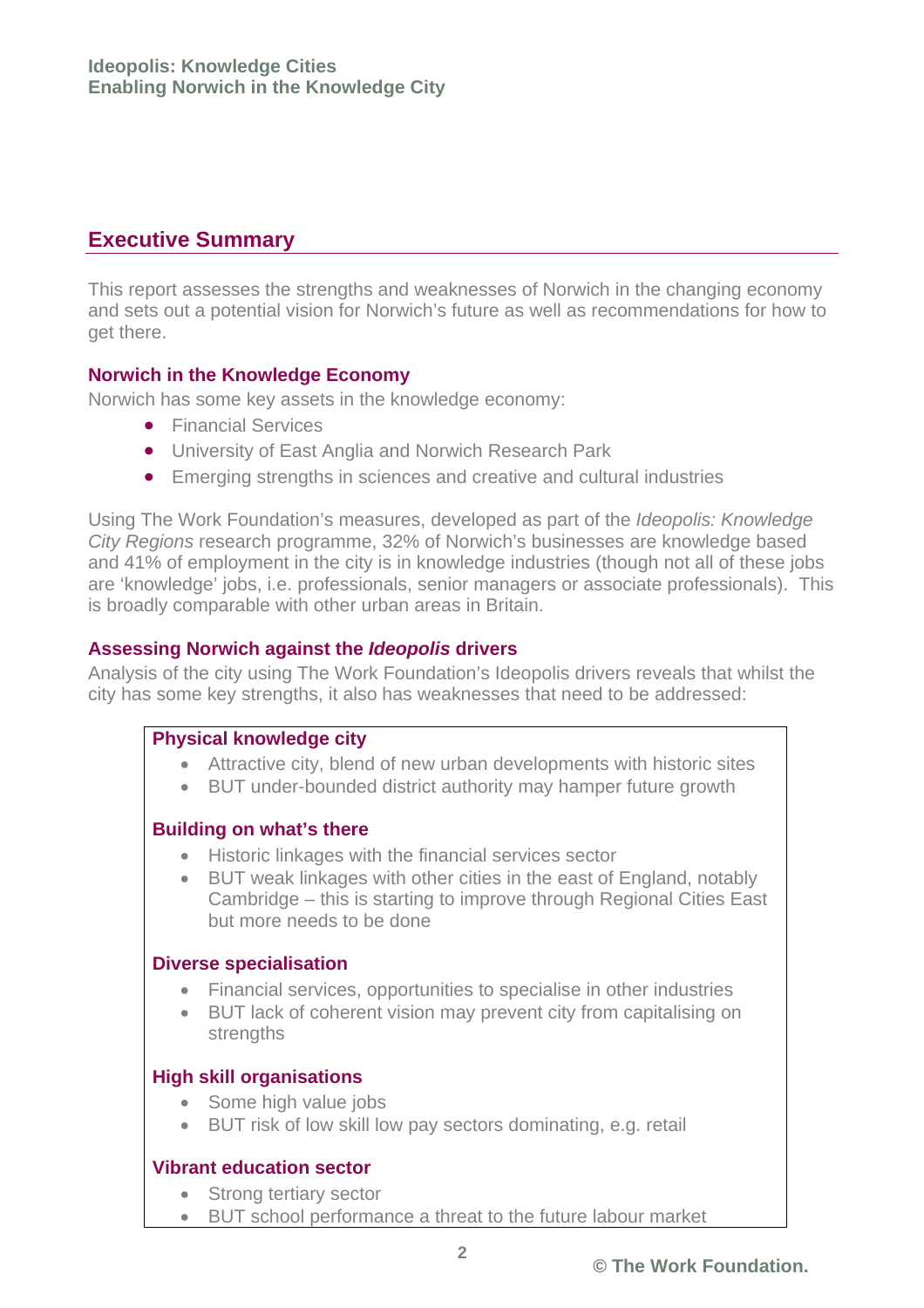#### **Distinctive 'knowledge city' offer**

- Not perceived to have same problems as other urban areas
- BUT lack of a clear and positive external identity

#### **Leveraging strong connectivity**

- Worldwide connections via Amsterdam Schipol
- BUT national and regional connectivity poor

#### **Strong leadership around knowledge city vision**

- Partnership offers an opportunity for the city
- BUT being an under bounded district authority may hamper future leadership

#### **Investing in communities**

- Does not experience the same extent of deprivation as large metropolitan areas
- BUT concern about social inequalities and what this means now and in the future

Norwich is currently a medium-sized city outside a major city region. This report argues that the future success of the city will depend upon its networks with other medium-sized cities and with nearby city-regions (such as London). Norwich needs to move towards becoming a "polycentric" medium-sized city, developing specialisms building on its existing strengths and making links with other cities and within the rural hinterland.

The report identifies policies that could help Norwich to achieve these goals, arguing that the city and its partners should:

- Take a broader view of the city's future as being beyond financial services, beyond tight boundaries and beyond Norfolk;
- Develop a defined strategy around three core specialisms: financial services, creative industries and sciences;
- Focus on attracting more high skill organisations;
- Develop the skills of the existing population;
- Focus on building and reinforcing an image that will attract businesses and people, building on its quality of life strengths;
- Lobby Government for investment in rail and road connectivity;
- Pursue unitary status whilst developing contingency plans if the bid fails;
- Continue to attract funding to invest in communities and ensure its economic development strategies consider how local communities can benefit from success.

These recommendations rely on Norwich:

- 1. Developing a focused vision for the city's future;
- 2. Ensuring that this strategy reflects the socio-economic context;
- 3. Building aspirations about the future of Norwich, both within the city and externally.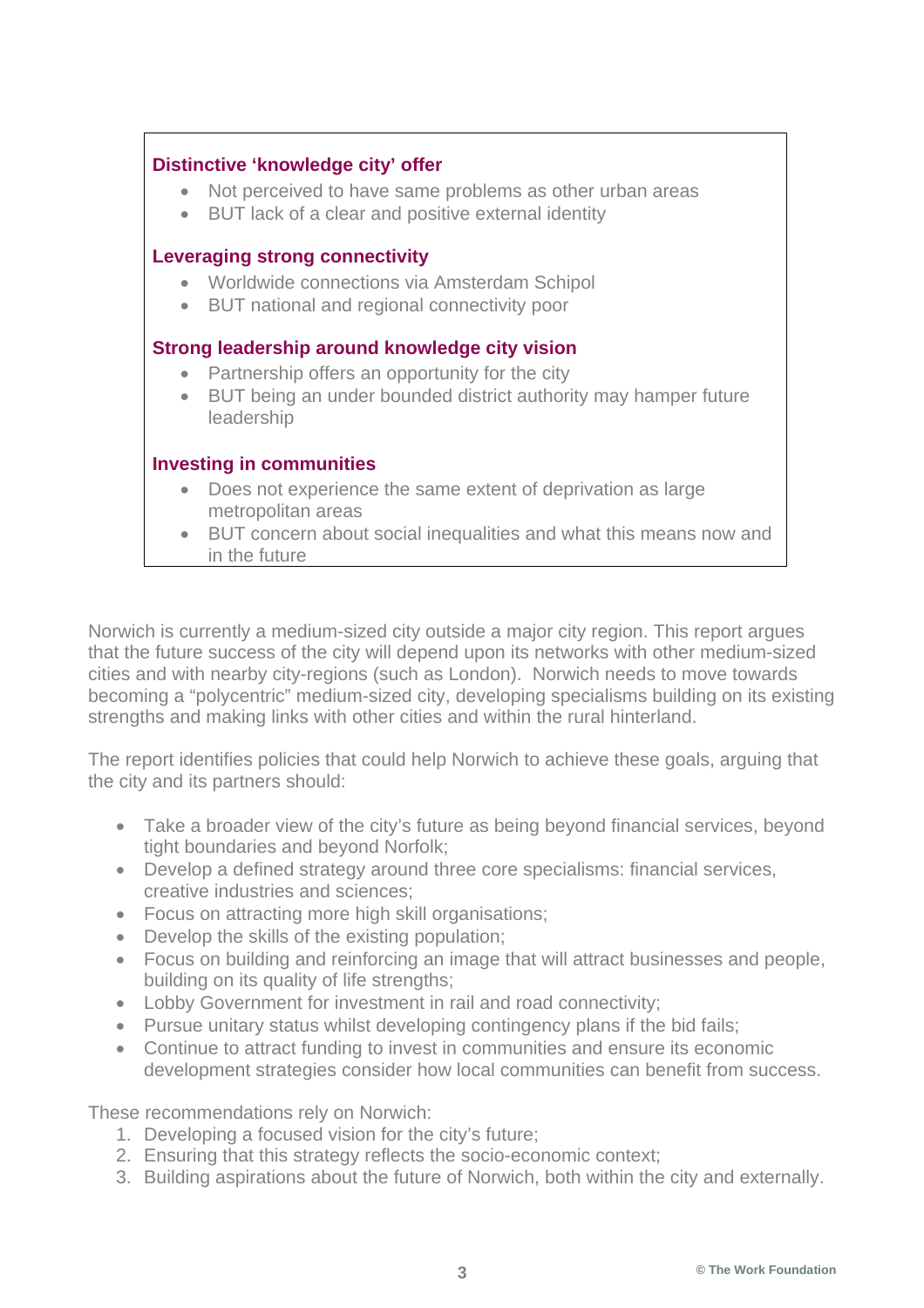## **Acknowledgements**

The authors would like to thank Norwich City Council for sponsoring this project, in particular we would like to thank Laura McGillivray, Paul Spencer, Chris Popplewell and Sharon Quantrell as well as other officers at Norwich City Council who worked on the development and dissemination of this report. In addition we would like to thank the interviewees – key stakeholders in Norwich – who provided insights into the city.

At The Work Foundation we would like to thank Will Hutton and David Coats for their contributions to this report, as well as Stephen Overell, Karen Fox, Keith Carter and Lanna Ford.

Please note that this report is independent. The views presented are those of the authors and should not be seen to represent those of Norwich City Council.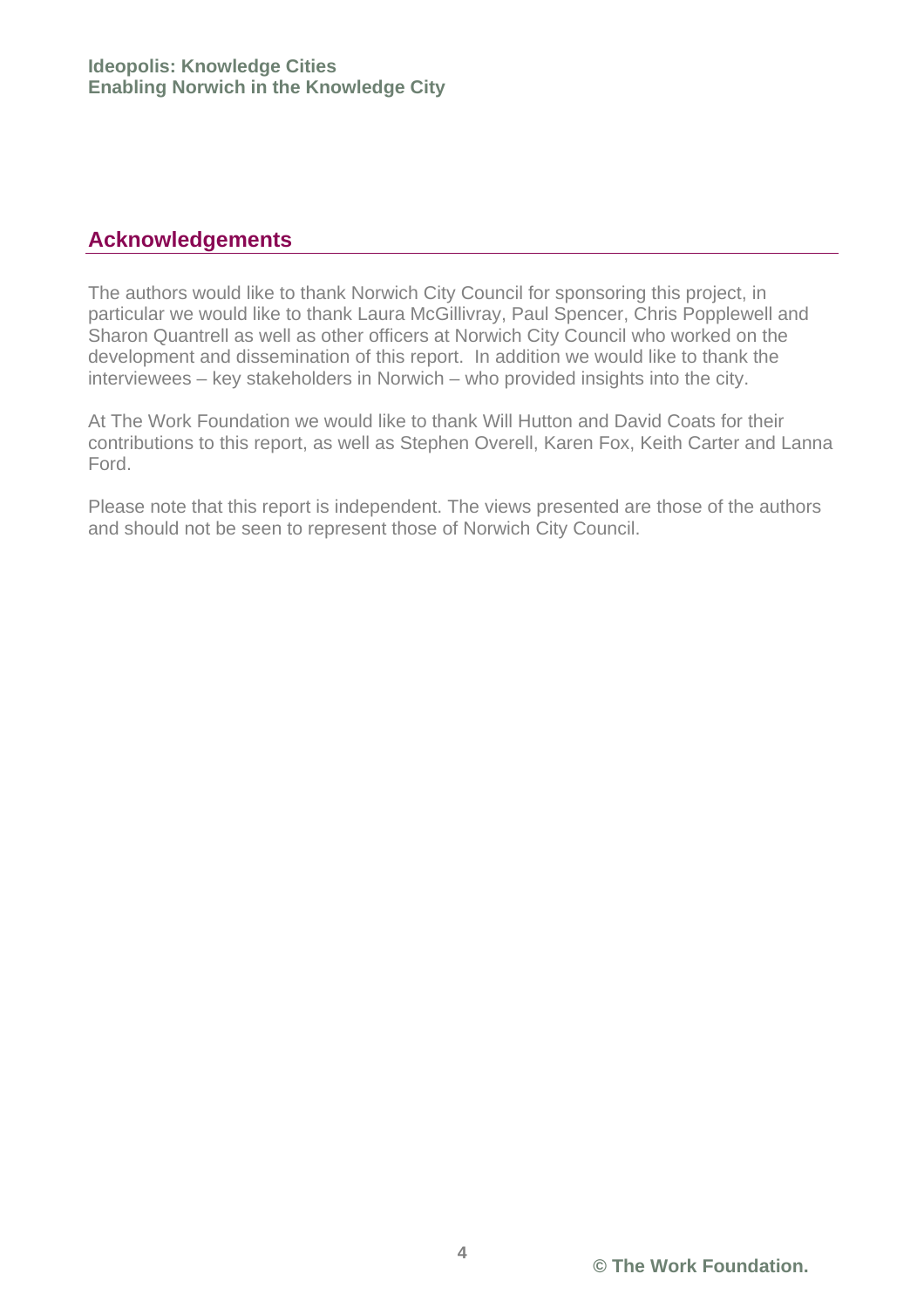## **About This Report**

#### *"Norwich has the potential to be a marvelous, stunningly successful regional city<sup>1</sup> ."*

Already a thriving city, over the next twenty years Norwich aspires to build on existing success and carve out a distinctive niche for itself in the changing UK economy. Its ambition is supported by the wider policy context, with the most recent recognition of the importance of large and medium-sized cities to the national economy being in the Local Government White Paper, published in October 2006. This has reinforced the importance of cities such as Norwich, with further potential to grow, becoming key players in the national economy. To fulfil its potential, however, Norwich recognises the importance of understanding its place in the  $21<sup>st</sup>$  century economy - its strengths and weaknesses; its relationships with other UK and international cities - and the importance of building on this analysis to create a shared vision of how Norwich can be both economically successful and offer a high quality of life.

To support their work in creating this shared vision and understanding Norwich's place in the changing UK economy, Norwich City Council has commissioned this report from The Work Foundation. The project draws on our history of research into how cities succeed in the knowledge economy<sup>2</sup>, as well as on a review of literature on Norwich, secondary data analysis and interviews with key stakeholders. The report uses The Work Foundation's Ideopolis framework to assess the strengths and weaknesses of the city in the changing economy and its relationships with other cities. It sets out a potential vision for Norwich's future in the knowledge economy, as well as recommendations for how to get there.

These issues are addressed in the following sections:

**Context:** The changing UK economy and the impact this is having upon cities, and an outline of The Work Foundation's cities research, summarising the findings of our Ideopolis Knowledge City-Region work.

**Overview of Norwich:** Overview of the city, looking at its history, geography, population and policy and institutional architecture.

**Analysis of Norwich, using the Ideopolis drivers**: Assessment of Norwich's strengths and weaknesses, using the Ideopolis framework of nine drivers.

**The Future for Norwich: conclusions and recommendations**: Overview of what Norwich should aspire to in the future, based on interviewee comments, and setting out recommendations for action that also draw on other UK and international case studies.

1 **Interviewee from Norwich** 

**<sup>2</sup> See** *Enabling Cities in the Knowledge Economy* **(2006) DCLG and** *Ideopolis: Knowledge City-Regions* **(2006) The Work Foundation.**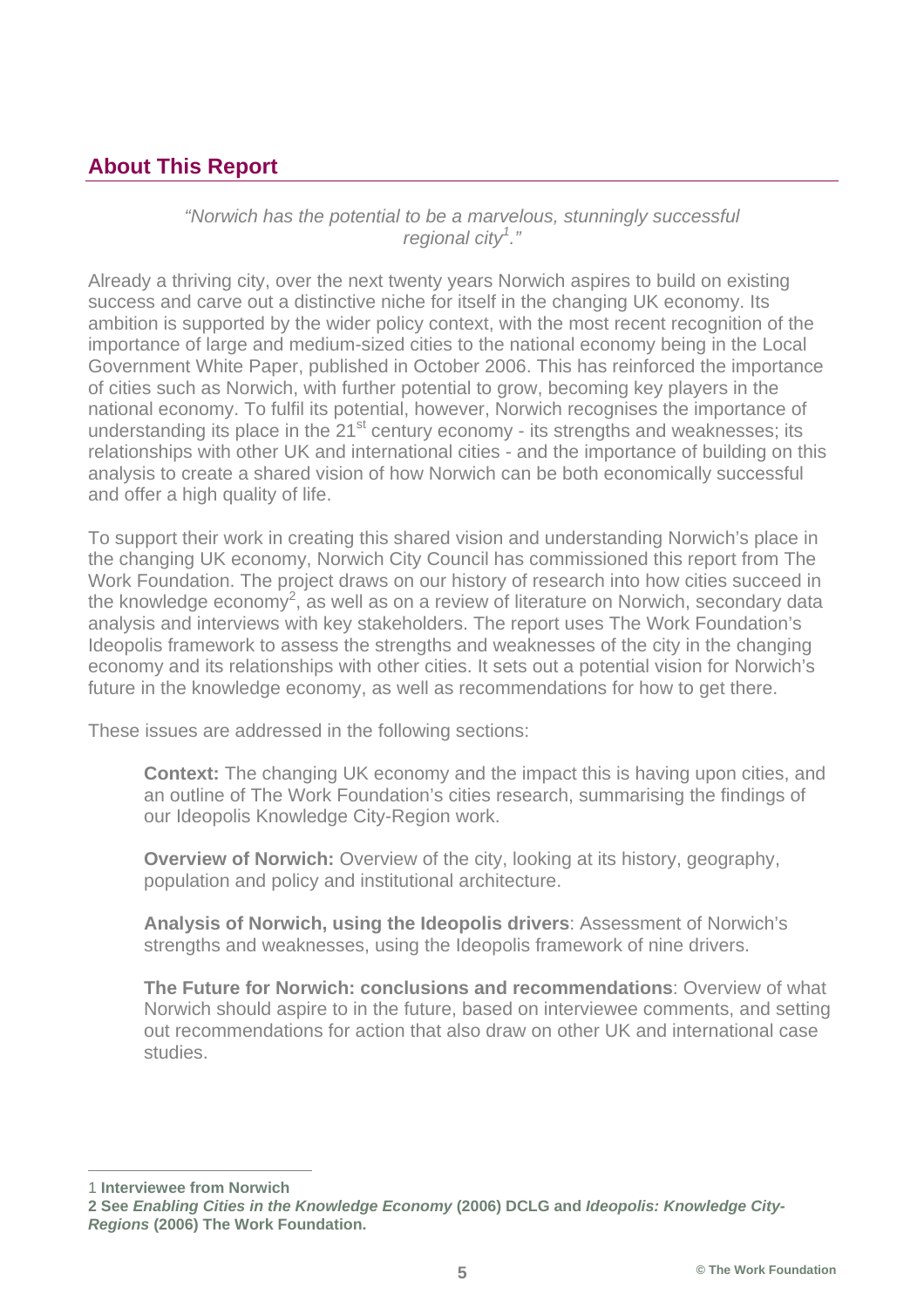## **Cities in the Changing Economy**

#### **4.1 Changing Economy**

The last thirty years has seen a transformation in the UK towards a more **knowledgedriven, service dominated economy**.

Knowledge industries as defined by the OECD and The Work Foundation<sup>3</sup> have grown by 17 per cent in the last ten years, compared to growth of 1 per cent in all other sectors. Knowledge service exports from the UK have also trebled in ten years, from £27 billion in 1995 to £76 billion in 2006.

Nearly half of all jobs (48 per cent) are now in knowledge industries and high tech services in particular have thrived, with employment growing by 40 per cent in ten years, as illustrated in Figure 1 below:



**Figure 1: New jobs in UK 1995 – 20054**

Not only are there more knowledge industries, there are also more 'knowledge jobs' – high skilled jobs that can exist in any industry (not all jobs in knowledge industries are 'knowledge' or high skill jobs, but not all jobs in non-knowledge industries are lower skill jobs either). Over two-fifths of people now work in 'knowledge roles'<sup>5</sup>.

The economy has also become more **service dominated**. Over the past thirty-five years, manufacturing has declined rapidly, from accounting for a third (33%) of the economy in 1970 down to accounting for less than a fifth (16 per cent) of the economy in 2006. In contrast, the service sector has grown from just over half (53 per cent) of the UK economy in 1970 to nearly three-quarters  $(73 \text{ per cent})$  in 2006<sup>6</sup>.

**<sup>3</sup>**This definition includes high to medium tech manufacturing; financial services; telecommunications; business services; education and health services. **<sup>4</sup>** Source: Eurostat

**<sup>5</sup>** Fauth, R & Horner, L (2005) *Workplace Trends 2005*, The Work Foundation: London

<sup>&</sup>lt;sup>6</sup> Source: National Statistics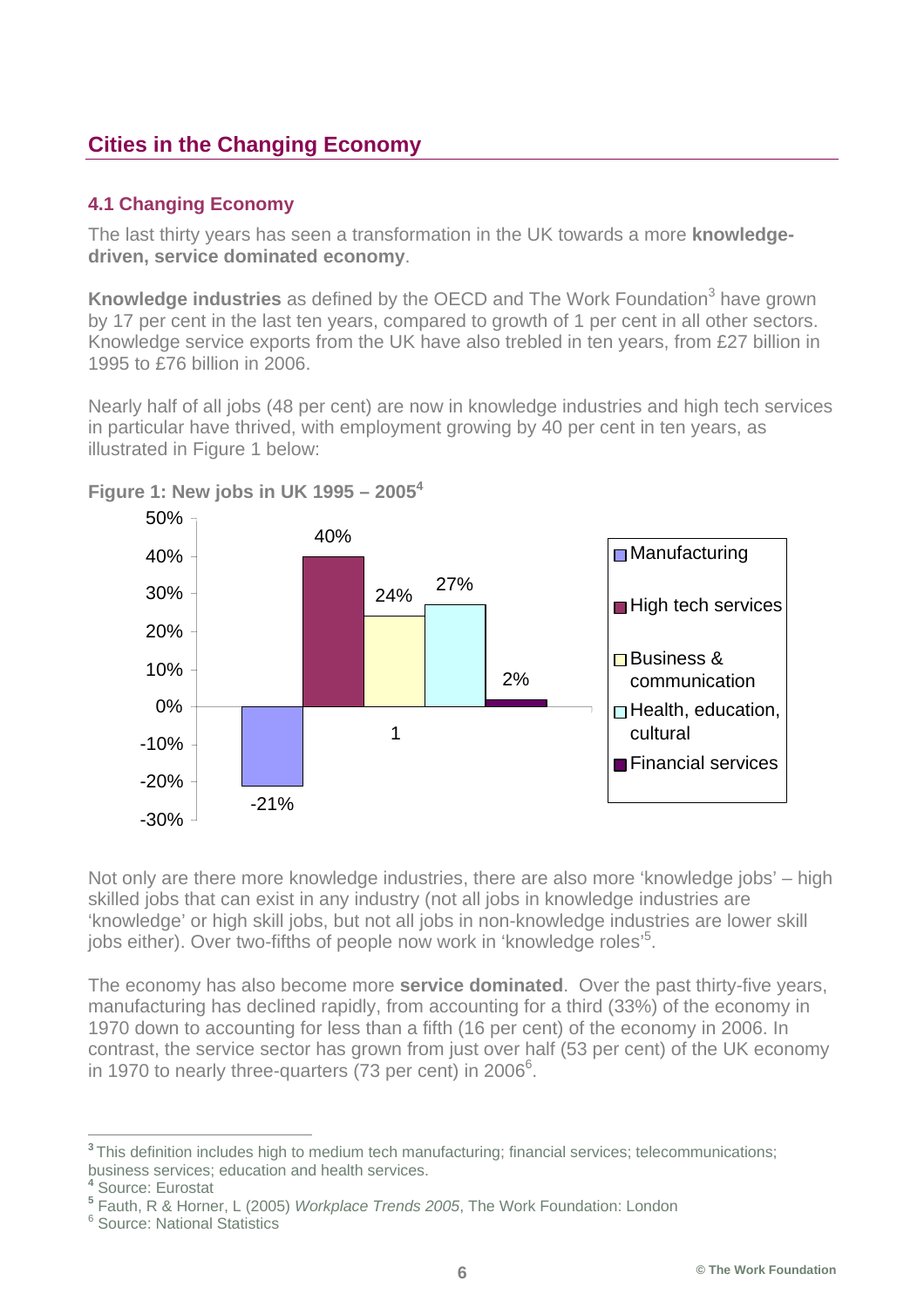These shifts can be attributed to three main factors. First, **changing consumer demand**. As individuals have become more affluent, they are increasingly seeking to express themselves through consumption of leisure services and activities<sup>7</sup>. This has led to a doubling of expenditure on the service sector, from 27 per cent of household spending in 1970 to 54 per cent in 2006.

The second factor is **changing supply**. There has been a "cognitive transformation", with a quadrupling of those with degrees since 1975. The number of people with no qualification has reduced from half of all men and women in 1974 to 13 per cent of men and 15 per cent of women in 2001. This, combined with a range of other factors including technology that has enabled businesses to transform their products and strategies, has contributed to the rise of not only knowledge industries but also knowledge jobs.

Third and most importantly, however, the shift to a more knowledge-driven, servicedominated economy reflects the **importance of knowledge industries to future UK prosperity**. Even without countries such as India and China competing on wage rates for 'lower value' jobs, the only way for the UK to increase its productivity is through innovating to make more effective use of capital and labour and to create new products. The shift to more knowledge industries and services is a positive indication that this is starting to happen.

If the UK is to continue to prosper, however, there is a need to understand how the UK can create an environment conducive to increasing the proportion and productivity of knowledge workers and businesses. Despite ideas about the knowledge economy being "weightless", the reality is that it continues to take place in cities: cities' contribution to the national economy is greater than their share of population<sup>8</sup>. This makes it vital that the government understands what role cities across the UK can play in supporting successful knowledge industries, and that cities themselves can identify where their sources of comparative advantage are in the knowledge economy, and how they can capitalise on these assets.

#### **4.2 Cities in the Knowledge Economy**

Cities matter in the knowledge economy for two main reasons. First, because they offer productivity benefits, including economies of scale, access to large customer markets, and access to large and specialised labour pools (particularly of high skill workers). Cities also offer proximity to other knowledge workers, enabling 'tacit' knowledge to be shared; the knowledge that cannot be easily 'codified' and is best exchanged and developed through face-to-face contact and trust-based relationships. In other words, firms can benefit from 'spill-over effects' from other firms' innovative activity. This is particularly important in a knowledge economy.<sup>9</sup>

The second reason that cities matter in the knowledge economy is consumption benefits: access to a rich variety of goods, services, cultural facilities and social opportunities suggest that the benefits of living in a city may be particularly attractive for the most

 <sup>7</sup> Will Hutton (2006) Presentation at Ideopolis event

<sup>8</sup> HM Treasury (2006) Devolving decision-making: Meeting the regional economic challenge: The importance of cities to regional growth, London: HMSO

<sup>9</sup> See DCLG (2006) *Enabling Cities in the Knowledge Economy*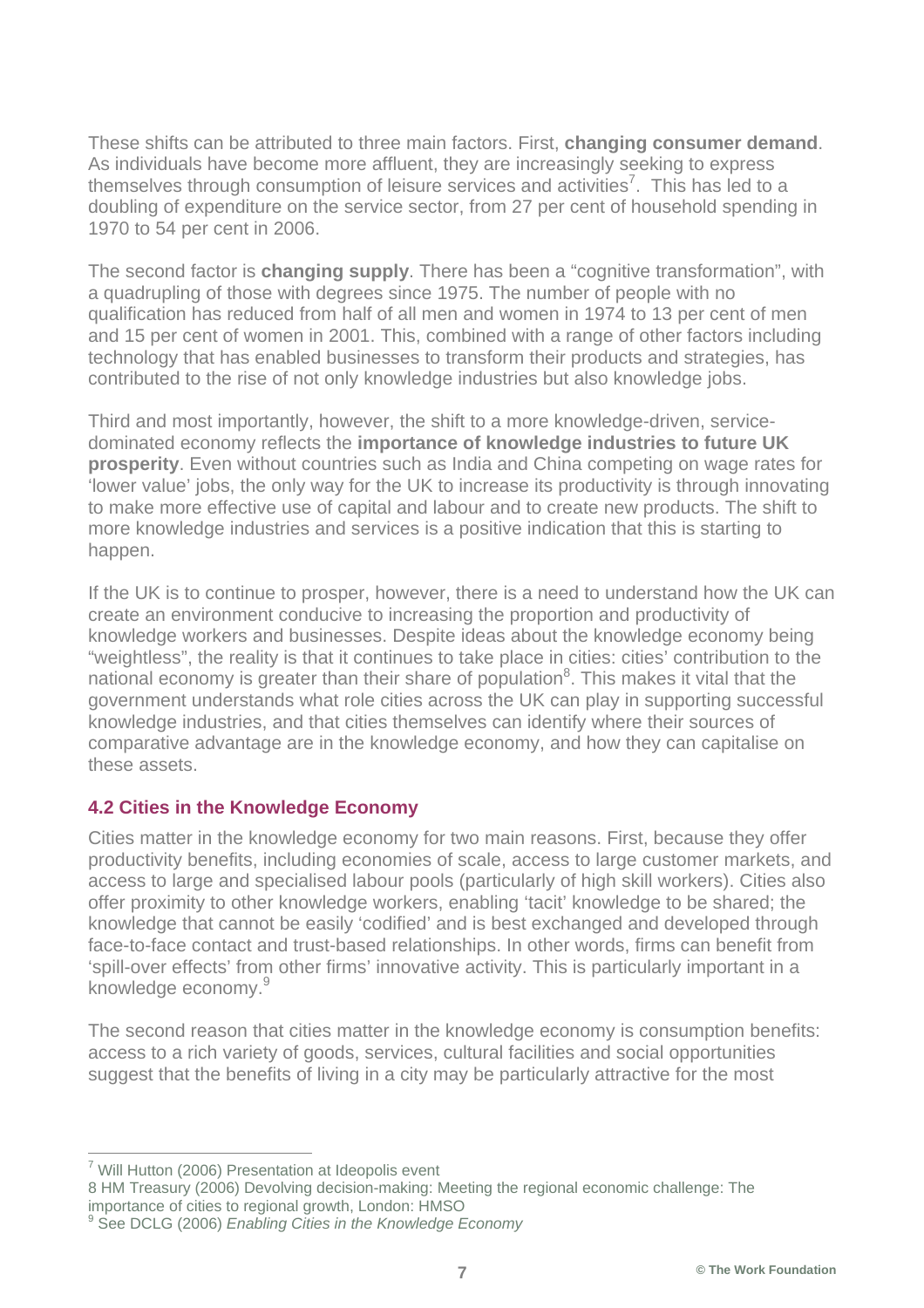talented and entrepreneurial workers<sup>10</sup> – in other words, the workers that drive the knowledge economy $11$ .

A recognition of the importance of cities in the knowledge economy led to The Work Foundation's research in this area. We have been investigating how different size cities succeed in the knowledge economy, looking at what constitutes a knowledge city or an 'Ideopolis', what the drivers of success in the knowledge economy are, and what the implications are for policy. An overview of our research findings to date is set out below.

#### **4.3 The Work Foundation's Ideopolis research**

The Work Foundation's research on knowledge cities involved literature reviews, data modelling and consultation, through semi-structured interviews, with a range of stakeholders in order to create a vision for what a successful knowledge city should be and do. This vision is of an Ideopolis – a knowledge city-region, where a sustainable knowledge intensive city drives growth in the wider city-region.

An Ideopolis is characterised by the following:

- High levels of economic success;
- High levels of knowledge intensity based on The Work Foundation's definition of knowledge intensity;
- Industries built on the research strengths of one or more universities that have a mutually beneficial relationship with the city, leading to transfer of knowledge to businesses and the retention of graduates;
- Strong connectivity (communications and transport) within the city and to other cities;
- A distinctive long-term 'knowledge city' offer to investors and individuals alike, created by public and private sector leaders;
- Strategies to increase quality of life and ensure that all communities benefit from the economic success associated with knowledge.

We found that cities with more knowledge intensive industries and occupations are more economically successful and that this can improve quality of life for many local people, making becoming an Ideopolis a valuable aspiration for many cities.

During the first phase of the research, we identified London and Edinburgh as the leading Ideopolises in the UK, with Manchester and Bristol the cities with the most potential to become Ideopolises.

We also found that not all cities can become an Ideopolis, as they are not the main drivers of growth in their city-region, for example Cambridge, a very successful city in the knowledge economy but without the critical mass to become a knowledge city-region. These medium-sized cities can become 'Partner Ideopolises', however, which link closely with an Ideopolis enabling both the smaller and larger cities to benefit from each other's different strengths, rather than setting up an unhelpful competition. An example here is Brighton.

 <sup>10</sup> See Cheshire, 2006; Hall, 2000; Florida, 2002.

<sup>11</sup> DCLG ibid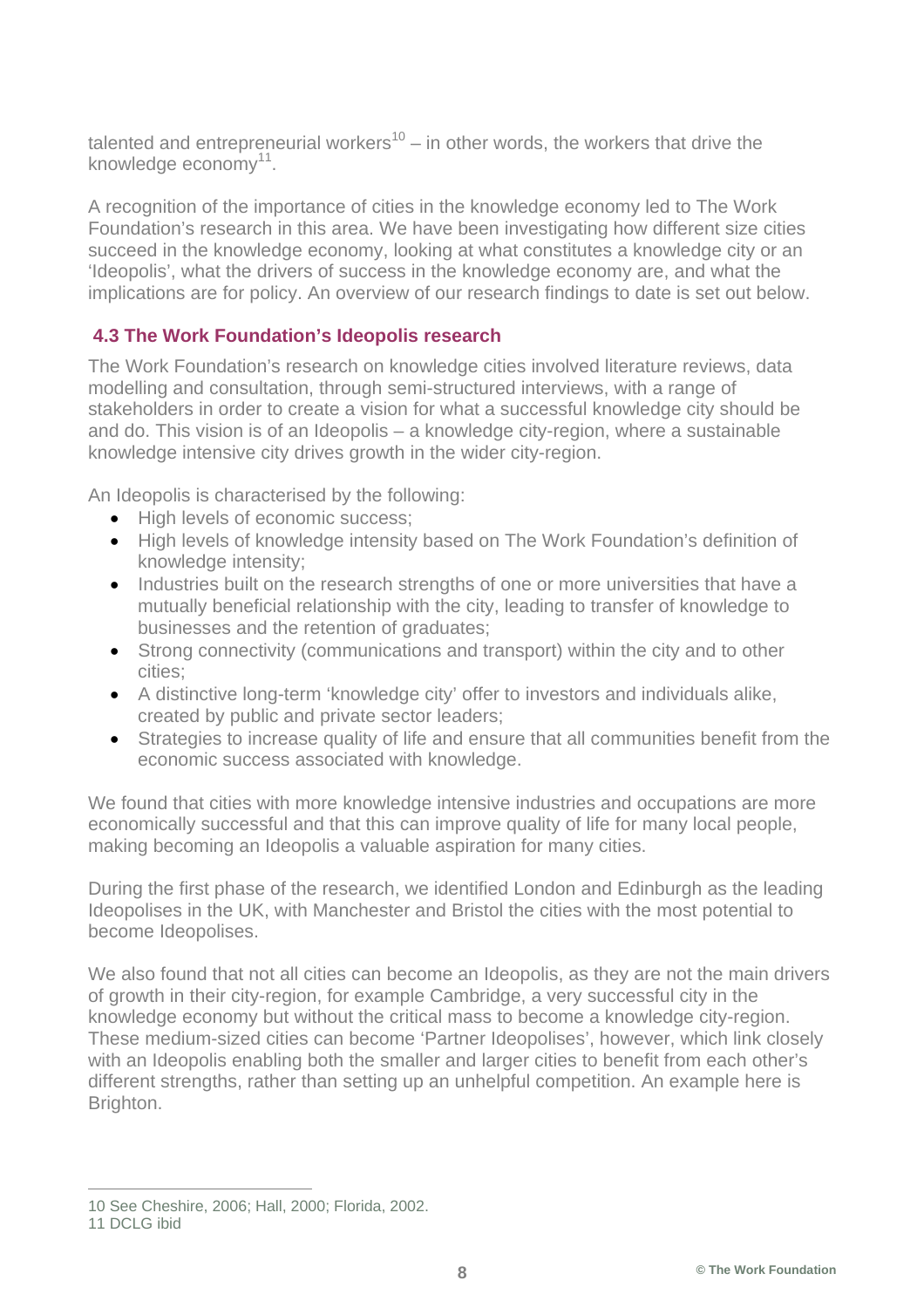Regardless of whether a city's economic strategy is based on knowledge or not, all cities need to consider how they can most effectively complement one another if they are to succeed in the knowledge economy<sup>12</sup>.

Based on fourteen case studies, ten UK and four international, we have identified nine drivers of a successful Ideopolis. These are:

- 1) **Creating the physical knowledge city** having the architecture and accommodation that knowledge intensive businesses and workers require;
- 2) **Building on what's there** recognising the city's existing strengths and weaknesses and playing to these;
- 3) **'Diverse specialisation'** having a diverse range of economic specialisms for which the city is known;
- 4) **High skill organisations** organisations that rely on the 'high road' to productivity through high quality jobs and highly skilled people;
- 5) **Vibrant education sector embedded in community and economy** one or more universities linking closely with the city and businesses, supported by good education institutions helping all individuals develop their skills;
- 6) **Distinctive 'knowledge city' offer** a distinctive offer for knowledge intensive businesses and workers who are considering investing, working and living in the city, supported by diverse cultural and leisure facilities;
- 7) **Leveraging strong connectivity within and outside the city-region** good communications infrastructure combined with quick links both within the city and to other cities via air, rail and road;
- 8) **Strong leadership around knowledge city vision, supported by networks and partnerships** – civic or private sector leadership around the vision of a knowledge intensive city, based on strong networks across different industries;
- 9) **Investing in communities** investing in strategies to ensure the whole community experiences the benefits of knowledge intensity.

These drivers provide cities with a robust framework to assess strengths and weaknesses so that policy makers and businesses can take the right action at the right time. However, a few caveats should be noted:

**Economic and social strategies should be linked:** Case studies suggest that it is important to link these two to ensure that local communities have opportunities to benefit from a city's success.

**No 'one-size-fits-all':** The framework is not an attempt to impose a prescriptive model of economic and social development on cities. Each city has its own unique history, industrial mix and strengths and weaknesses, and this shapes its future. Instead the drivers provide a framework within which each city can assess its distinctive strengths and weaknesses, identify its priorities and start to work towards a shared vision.

**Not every city will have the potential to become a primarily knowledge-driven city:** Some cities, for example, may prosper more in a knowledge-driven, service-dominated economy by becoming a regional services hub. However, all cities can make use of the framework of drivers to see how likely it is that they can become a knowledge-driven city and to identify if they have other assets that may have more potential for growth.

 <sup>12</sup> DCLG ibid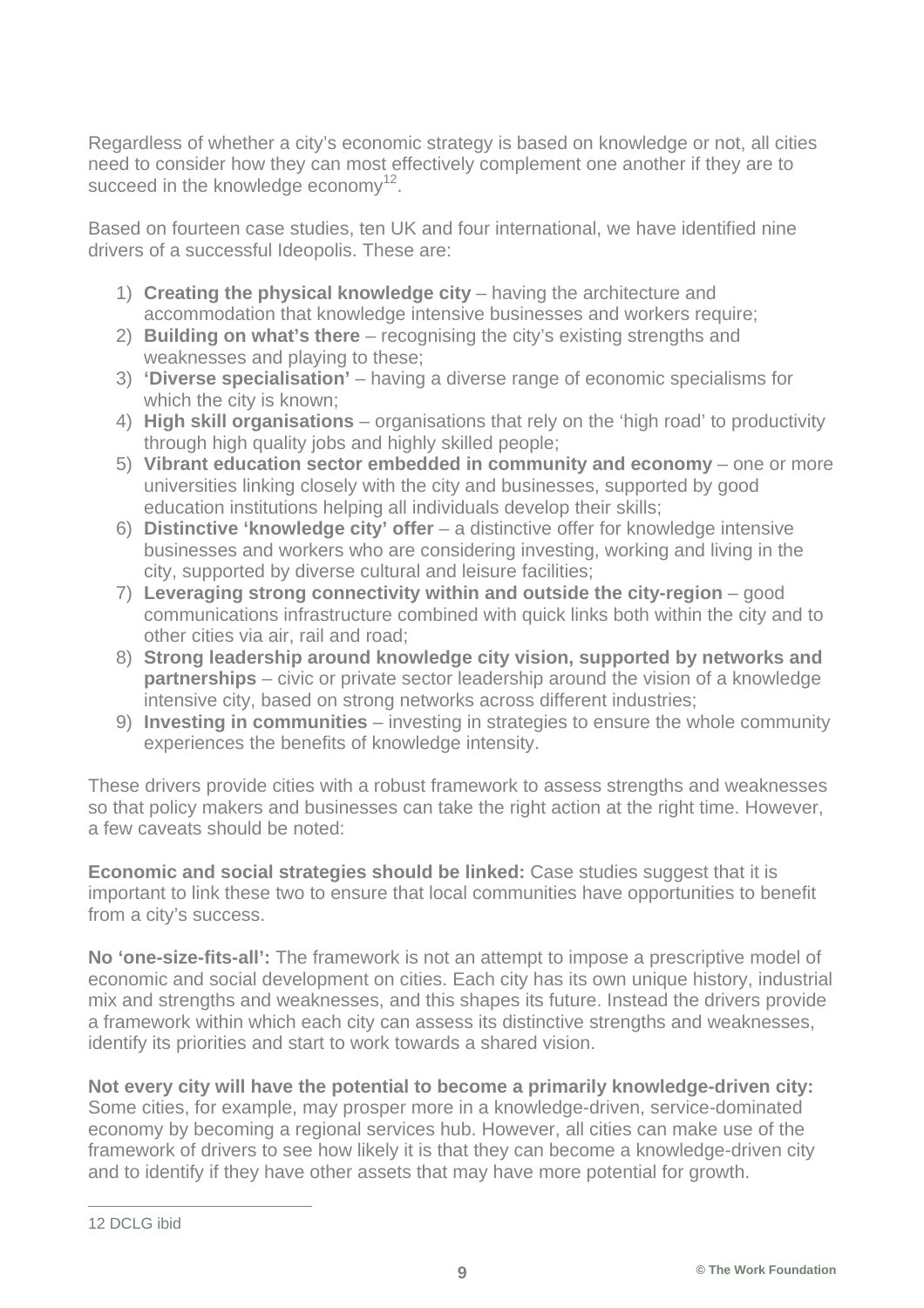**Different size cities have different advantages:** Larger cities tend to make a disproportionately high contribution to the national economy<sup>13</sup> but both large and mediumsized cities offer distinct advantages (see Figure 2 below). Cities need to recognise the advantages that come with their size, history and geography, and formulate economic development strategies accordingly.

#### **Figure 2: Different Sized Cities**

The size of large cities brings its own advantages, including: higher productivity<sup>14</sup>; greater international presence<sup>15</sup>; more diverse range of knowledge industries<sup>16</sup>; and a greater range of leisure and cultural activities that are particularly attractive to knowledge workers<sup>17</sup>. As knowledge workers tend to be more mobile than other workers, they may also be willing to live outside a large city and travel a reasonably long distance in order to work there.

However, medium-sized cities also offer advantages based on their size. When large cities get to a particular size they can become very expensive locations for businesses and individuals, congestion can increase and wages can become higher, increasing competition. This can make it beneficial for businesses and individuals to locate in medium-sized cities offering a smaller range of industries but higher quality of life and lower  $costs<sup>18</sup>$ 

**Cities cannot operate in isolation:** All cities operate in an inter-connected network, relying on relationships with other areas whether as sources of labour, better quality of life or leisure activities. Cities need to recognise how they link with other areas and to develop complementary economic strategies where possible. This is particularly important for medium-sized cities, which should seek to work closely with a large city if they are in a city-region, or potentially to work with other medium-sized cities if they are not in a cityregion.<sup>19</sup>

This report builds on these findings, as well as a review of literature on Norwich, secondary data analysis and interviews with 12 stakeholders. It first sets out a background on Norwich and then uses the Ideopolis framework to assess Norwich's strengths and weaknesses in the knowledge economy and to make recommendations about policy steps that could be taken in order to increase Norwich's economic success and quality of life.

 <sup>13</sup> HM Treasury (2006) ibid

<sup>14</sup> Polese, M (2005) 'Cities and National Economic Growth: A Reappraisal' Urban Studies 42 (8) p.1429- 1451

<sup>15</sup> Sassen, S (2001) The Global City: London, New York, Tokyo, PUP: Princeton

<sup>16</sup> Henderson, V (1997) 'Medium Size Cities', Regional Science and Urban Economics, 27 p.583-612

<sup>17</sup> Henderson (1997) ibid

<sup>18</sup> Henderson (1997) ibid

<sup>19</sup> DCLG (2006) ibid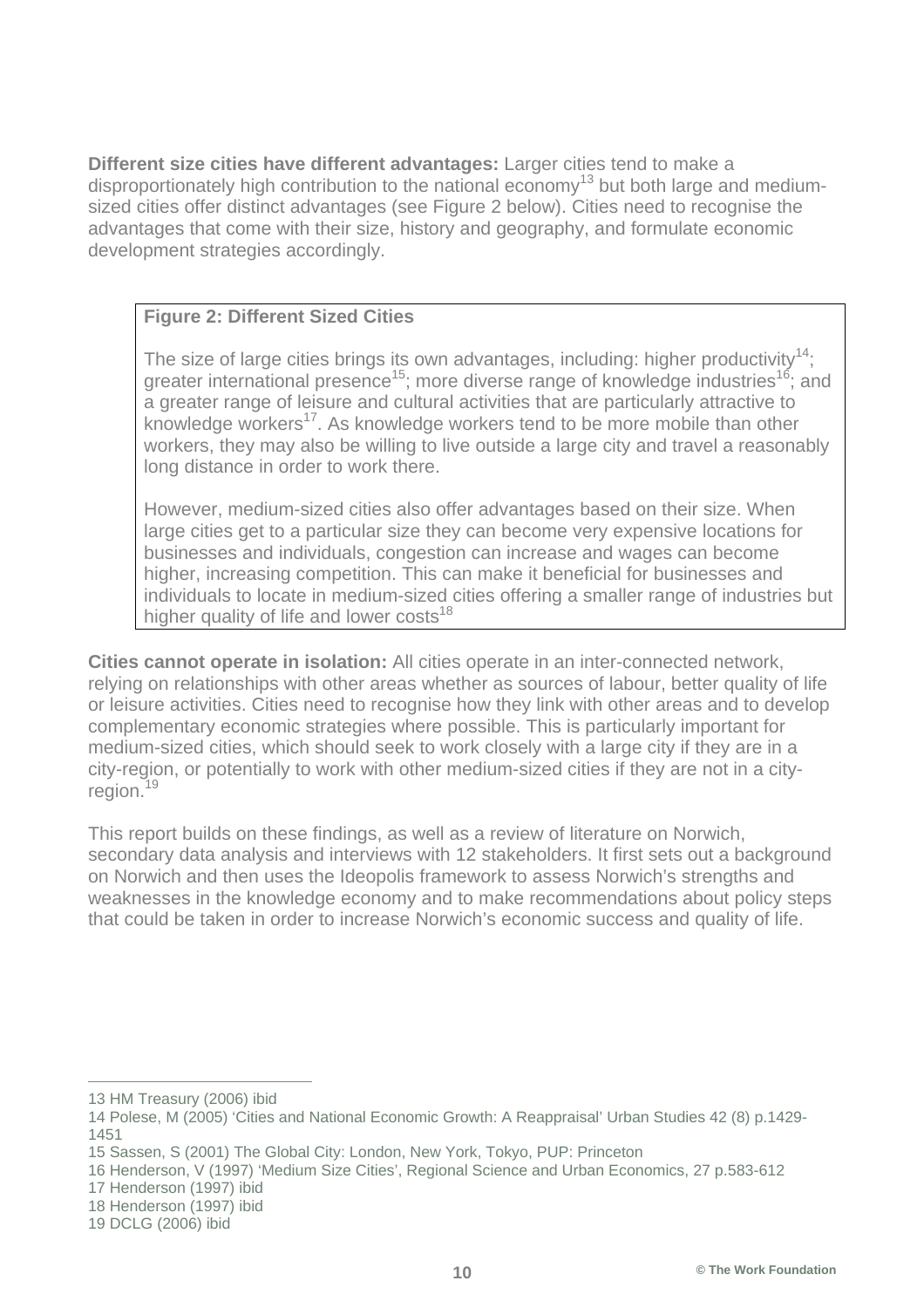### **Norwich in Context**

Norwich's history continues to shape its fortunes today, both physically and in its sense of itself. This section briefly outlines how the city's history has defined how the city is now.

Norwich is an ancient city. Its position on the river Wensum, providing access to both water and to the coast and Europe, has led to it being occupied since at least the mid-ninth century. The settlement developed as a centre for trade with a distinct Viking influence and began to host a regular market, both precursors to Norwich's close links with the continent across the North Sea and to the regional function the city would serve in future.

The establishment of a Norman castle in Norwich cemented the city's importance. This was further reinforced when Norwich was granted City status by Richard I in 1194, making it one of the oldest cities in the UK. Early links with the continent were mainly through trade, with the main source of Norwich's wealth throughout the Middle Ages being the wool trade, a network of trade and immigration links with continental Europe<sup>20</sup>.

The success of the wool trade made the city rich, and from the Middle Ages until the eighteenth century Norwich was the second largest city in England<sup>21</sup>. This affluence continues to shape the city: its physical expression is found in the grand architecture for which the city is still known. The city walls restricted Norwich's expansion and a host of churches were built near the centre. This architectural legacy remains important, giving Norwich a highly attractive city centre that tourists wish to visit. Yet it also restricts the city centre to a tight, and sometimes winding, medieval street plan, where the historical buildings can prove barriers to traffic movement and, sometimes, the expansion of office space.

However, with the advent of the industrial revolution, the wool trade declined. The mechanised textile industry of the booming northern industrial towns<sup>22</sup> was more efficient and competitive than the traditional practices of the under-mechanised weavers of Norwich. In modern terms, the city's industries had failed to innovate, and had been overtaken by (relatively) distant competitors. As the complacent local industries declined, the city moved back into a more traditional market and distribution role within East Anglia. Despite this relative decline in economic prosperity, however, this period was one of population growth in part due to the agricultural success of the region – albeit at a smaller pace than the northern towns.

As the national economy expanded, new industries gained niches in new areas. Norwich diversified into shoemaking, food processing and, later, engineering. Its geographical location as a regional centre meant that retail remained important, while engineering grew in influence. Transport links were still a problem, however, despite the railway to London, built in 1834.

 <sup>20</sup> Corfield, P (2004) "From Second City to Regional Capital", in Carole Rawcliffe and Richard Wilson (eds.) Norwich Since 1550, Hambledon: London.

<sup>21</sup> Corfield, P (2004) ibid

<sup>22</sup> Clapham, J H (1910) 'The Transference of the Worsted Industry from Norfolk to West Riding' *Economic Journal* XX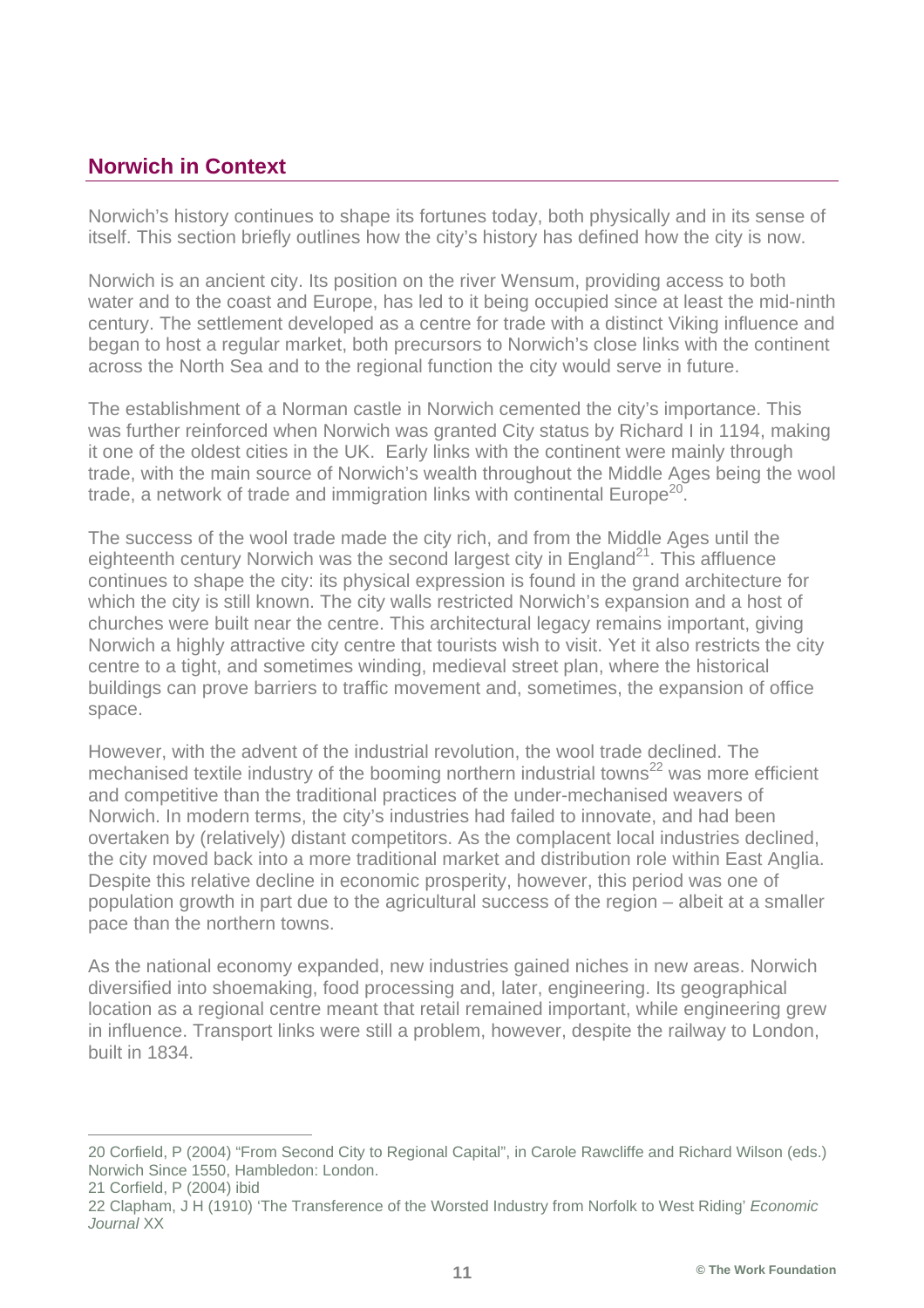Perhaps the most important new industry was financial services, an area in which the city already had some strengths. Norwich Union had been founded in the city in 1797 by Thomas Bignold, as "Norwich Union Society for the Insurance of Houses, Stock and Merchandise from Fire<sup>"23</sup>. Over the subsequent century the Union expanded both the scope of its insurance operations and its geographical influence. Some major changes aside (notably following the merger with CGU in 2000, and demutualization), Norwich Union has expanded to become a dominant influence in the city, providing a high proportion of local jobs.

Since World War II the city has continued on similar lines, with Norwich Union expanding and the city continuing to flourish as a regional hub for financial services, benefiting in this way from its status as the major city in Norfolk and for some distance. Housing near the city centre was bombed during the war, and housing estates were built in their place. A proposal in 1970s to redevelop the city centre in Modernist style was rejected, although newer developments in the centre have been quietly successful with a blend of modern architecture in historic settings.

The most important development in the last fifty years has been the University of East Anglia. Founded in 1963 as one of the new Universities to educate the baby boomers, it has developed into a university with some world-class departments, including Environmental Science and English Language and Literature. The campus, on the outskirts of the city and on the site of an old municipal golf course, has a stark modernist design by Denis Lasdun, the architect of the national theatre. The presence of UEA has enabled the city to attract and retain many young skilled workers, as well as providing a source of research for industries such as biomedical and environmental sciences. In addition, Norwich Research Park has been another significant development in the city's economic history.

 <sup>23</sup> http://www.aviva.com/index.asp?pageid=78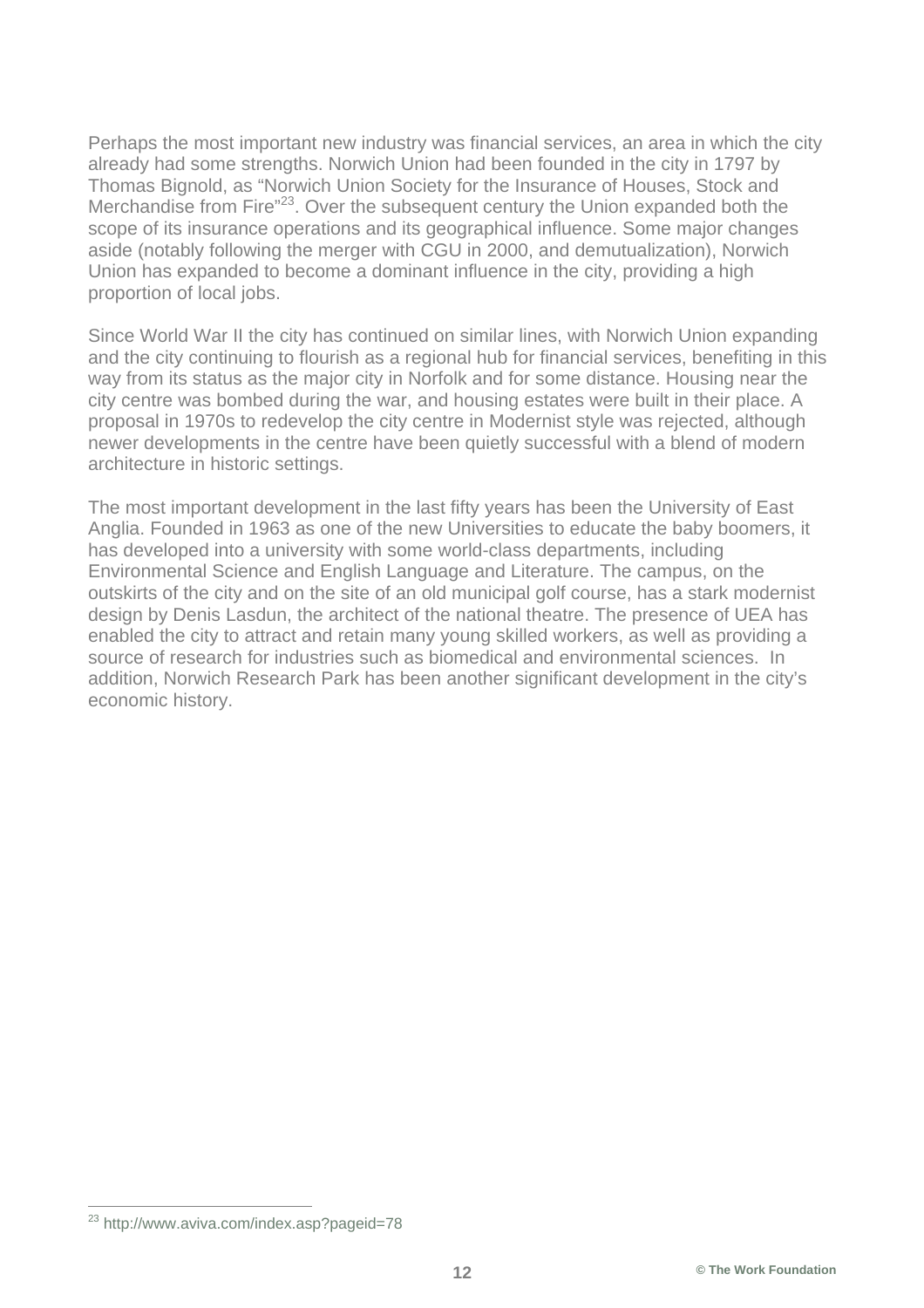## **Norwich: Knowledge City?**

Today, Norwich combines the role of a regional service hub with strengths in more nationally connected industries and a reputation for offering its workers and residents a high quality of life. The city's role as a regional facilities hub is a historic one and due, in large part, to its relative isolation. More than 50,000 people commute into Norwich from the rest of Norfolk – proportionally this is the highest in-bound commuter rate outside of London<sup>24</sup>. This means that the city provides around a third of Norfolk's workforce with employment, and that Norwich based businesses have access to an increased staff and skills catchment. Despite this apparently robust local economy, the City has not performed particularly well compared with to other cities in the South in recent years<sup>25</sup>.

This section focuses on Norwich's economy, looking at the city's labour market and also the knowledge intensity of industries and jobs based in the city. This analysis combines to assess the extent to which Norwich can be regarded as a knowledge city – an analysis that will be explored in greater depth in the discussion of the Ideopolis drivers.

#### **6.1 Defining 'Norwich'**

As with other cities, defining Norwich and, in particular, defining the boundaries of Norwich, can be challenging. Whilst some refer to Norwich as the area covered by the City Council, for others Norwich means the contiguous build-up area covered by Norwich City Council's administrative boundaries and by some of the wards of the neighbouring district authorities (Broadland and South Norfolk, as shown in figure 3 on the next page). Furthermore, Norwich's travel to work area stretches beyond these wards, meaning that the economic footprint of Norwich operates at different levels and within different administrative boundaries. For the purposes of this report, we will use data for all three definitions of Norwich and will highlight which definition we are using at each stage.

 <sup>24</sup> http://www.rce.org.uk/norwich.htm

<sup>25</sup> Parkinson, M et al. (2006) *The State of the English Cities* ODPM: London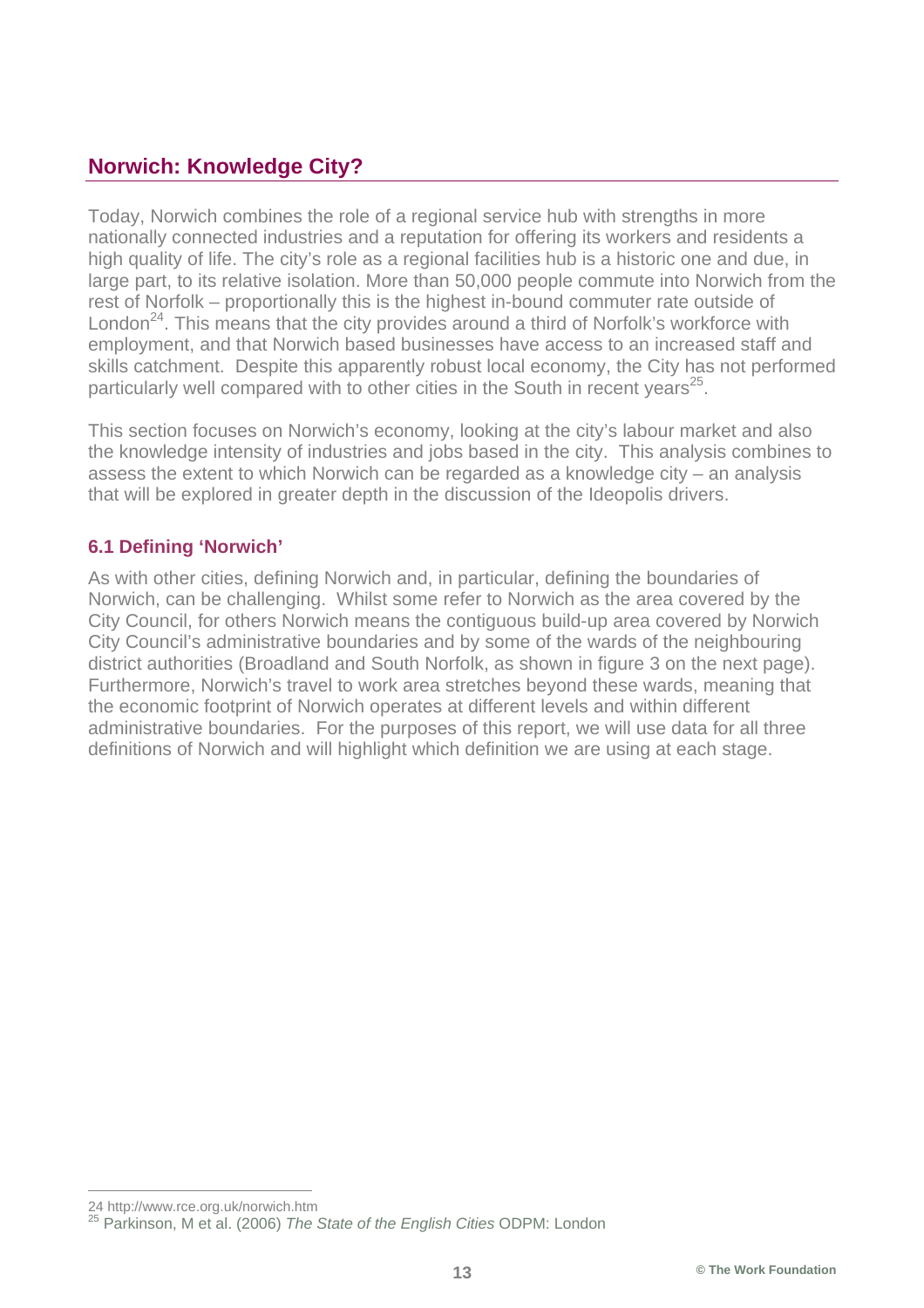

**Figure 3: Showing a map of Norwich's urban area26**

Using the three definitions, figure four below presents data on employment and industries in Norwich. It shows that the profile of Norwich's labour market is broadly comparable with the regional and national picture. However, it is also clear that Norwich has an above average proportion of jobs in the financial, IT and other business sectors. As we shall later discuss, this is a real knowledge-based strength in the city's economy.

|                               | <b>Norwich</b><br><b>City</b><br><b>Council</b><br>(employee<br>jobs) | <b>Norwich</b><br><b>City</b><br><b>Council</b><br>(%) | <b>Norwich</b><br><b>Urban</b><br>Area <sup>28</sup><br>(%) | <b>Norwich</b><br><b>Travel</b><br>to Work<br>Area <sup>29</sup><br>(%) | <b>Eastern</b><br><b>Region</b><br>(%) | <b>Great</b><br><b>Britain</b><br>(%) |  |
|-------------------------------|-----------------------------------------------------------------------|--------------------------------------------------------|-------------------------------------------------------------|-------------------------------------------------------------------------|----------------------------------------|---------------------------------------|--|
| <b>Total employee</b><br>jobs | 80,432                                                                | N/a                                                    | N/a                                                         | N/a                                                                     | N/a                                    | N/a                                   |  |
| <b>Full time</b>              | 54.241                                                                | 67%                                                    | 67%                                                         | 67%                                                                     | 67%                                    | 68%                                   |  |
| <b>Part time</b>              | 26,290                                                                | 33%                                                    | 33%                                                         | 33%                                                                     | 33%                                    | 32%                                   |  |
| Employee Jobs by industry     |                                                                       |                                                        |                                                             |                                                                         |                                        |                                       |  |
| <b>Manufacturing</b>          | 6,987                                                                 | 9%                                                     | 8%                                                          | 12%                                                                     | 12%                                    | 12%                                   |  |
| <b>Construction</b>           | 3,755                                                                 | 5%                                                     | 5%                                                          | 6%                                                                      | 5%                                     | 5%                                    |  |

#### **Figure 4: Employment in Norwich**<sup>27</sup>

<sup>26</sup> Source: Norwich City Council

27 Source: Annual Business Inquiry, 2004

<sup>28</sup> Norwich's built up area covers the following wards: North, Drayton South, Hellesdon North West, Hellesdon South East, Old Catton and Sprowston West, Sprowston Central, Sprowston East, Taverham North, Taverham South, Thorpe St Andrew North West, Thorpe St Andrew South East, Bowthorpe, Catton Grove, Crome, Eaton, Lakenham, Mancroft, Mile Cross, Nelson, Sewell, Thorpe Hamlet, Town Close, University, Wensum, Cringleford, New Costessey, Old Costessey, Stoke Holy Cross 29 As defined by Office of National Statistics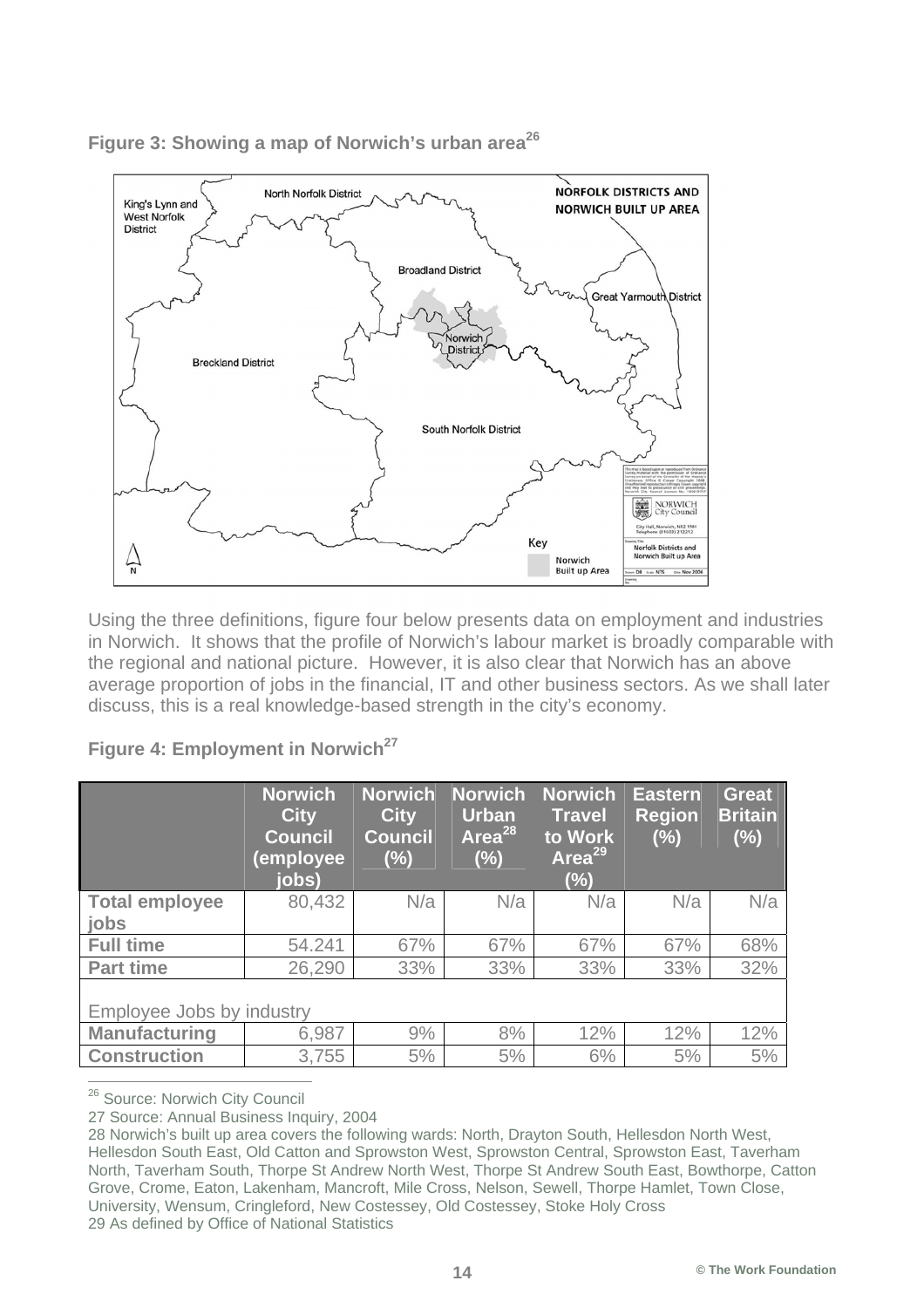| Distribution,          | 22,386 | 28% | 27% | 25% |     |     |
|------------------------|--------|-----|-----|-----|-----|-----|
| hotels &               |        |     |     |     | 26% | 25% |
| restaurants            |        |     |     |     |     |     |
| <b>Transport &amp;</b> | 4,620  | 6%  | 5%  | 5%  | 6%  | 6%  |
| communications         |        |     |     |     |     |     |
| Finance, IT,           | 20,317 | 25% | 21% | 35% | 20% | 20% |
| other business         |        |     |     |     |     |     |
| <b>activities</b>      |        |     |     |     |     |     |
| Public admin,          | 17,666 | 22% | 27% | 25% | 24% | 26% |
| education &            |        |     |     |     |     |     |
| health                 |        |     |     |     |     |     |
| <b>Other services</b>  | 4,427  | 6%  | 5%  | 4%  | 5%  | 5%  |

#### **6.2 Business activity in Norwich**

In Norwich, the percentage of business start-ups is low: Norwich is 327th of 408 Local Authorities on this measure. More worryingly, the short-term trend is significantly downwards, as the ratio of start-ups to population fell by almost a quarter between 2003 and 2004. Norwich's small business base is now growing, but at a slower rate than the regional average.

#### **6.3 The Knowledge Economy in Norwich**

Norwich has some important knowledge industries. Cultural industries include firms ranging from BBC East to Archant. The finance industry in Norwich is dominated by Norwich Union, which is part of the Aviva group (the world's sixth largest insurance company)<sup>30</sup>. However, whilst Norwich Union is the largest firm, there are a number of other financial firms, including Virgin, Marsh, Moneyfacts and Central Trust. The presence of this cluster of financial services increases competition within the labour market, and their continued presence in the area has begun to reach a critical mass, making it an attractive place to site further start-ups in the field. The city also has strengths in research science and engineering.

As discussed in section four, it is increasingly recognised that knowledge industries and knowledge jobs make a significant contribution to a city's performance, making it important for Norwich to understand its levels of knowledge intensity<sup>31</sup>. Before assessing this, it is important to note that the measurement of the knowledge economy remains a challenge. No single measure can accurately represent the knowledge sector, partly because of its complexity and partly because of outdated classifications. With these caveats in mind, we have attempted to make an approximate assessment of knowledge intensity, where we define this as being the proportion of the economy of the city that can be attributed to the 'knowledge economy', using two measures:

- The number of firms in knowledge industries;
- The number of employees in knowledge industries $^{32}$ .

These two measures are used to assess Norwich's knowledge intensity in relation to other medium-sized cities in figure 5 below.

 <sup>30</sup> http://www.rce.org.uk/norwich.htm

<sup>31</sup> Brinkley, I (2006) *Defining the Knowledge Economy*, The Work Foundation: London

<sup>32</sup> See Jones, A, Williams, L, Lee, N, Coats, D & Cowling, M (2006) *Ideopolis: Knowledge City-Regions*, The Work Foundation: London for a detailed discussion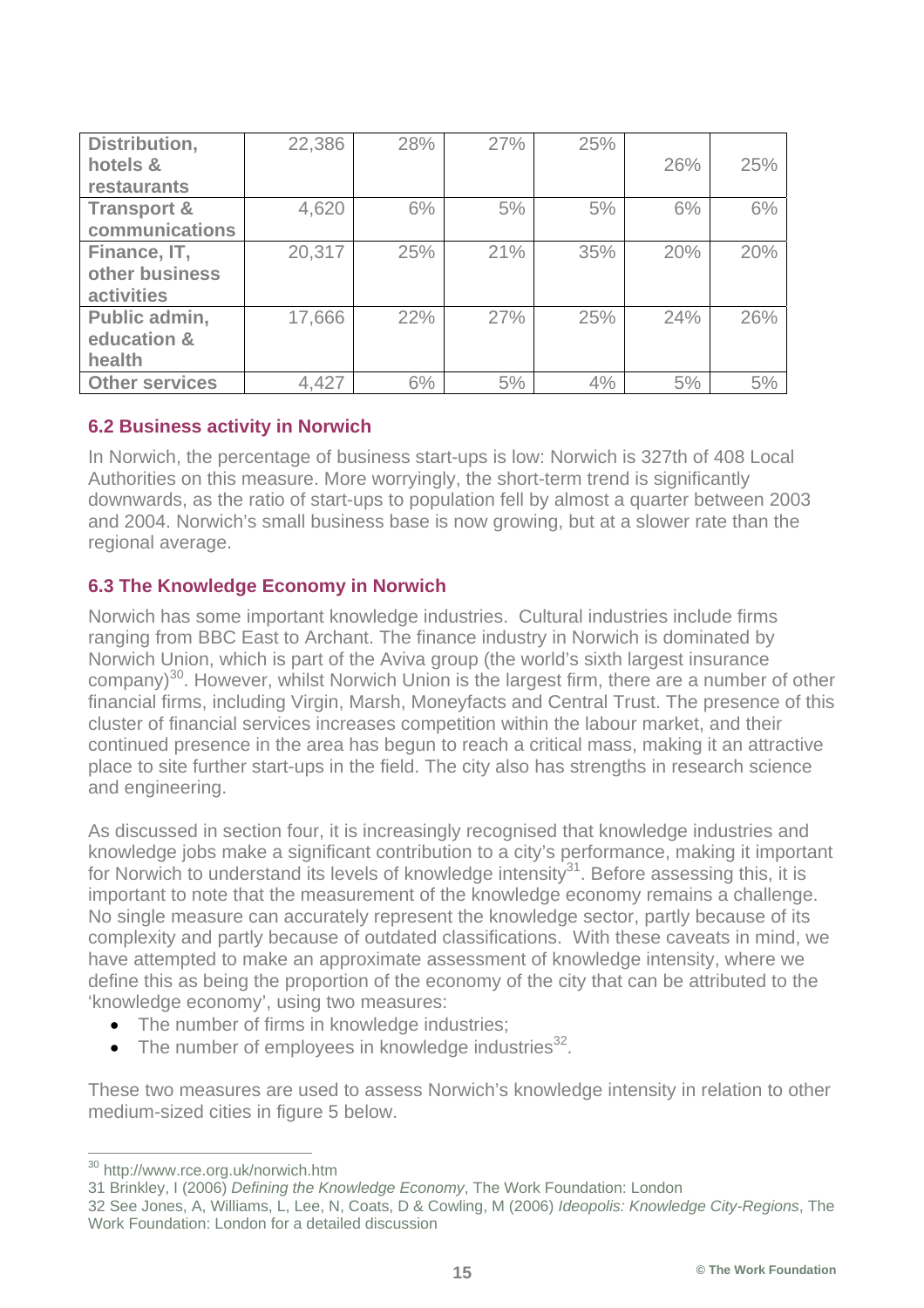|                                 | <b>Knowledge Businesses</b><br>(2004) | <b>Employment in Knowledge</b><br>Industries (2004) |
|---------------------------------|---------------------------------------|-----------------------------------------------------|
| <b>Norwich City Council</b>     | 32%                                   | 41%                                                 |
| <b>Norwich Urban Area</b>       | 31%                                   | 43%                                                 |
| <b>Norwich Travel to Work</b>   |                                       |                                                     |
| Area                            | 30%                                   | 38%                                                 |
|                                 |                                       |                                                     |
| <b>Cambridge</b>                | 46%                                   | 62%                                                 |
| <b>Oxford</b>                   | 42%                                   | 59%                                                 |
| <b>Brighton</b>                 | 40%                                   | 48%                                                 |
| <b>Bath</b>                     | 38%                                   | 54%                                                 |
| <b>Exeter</b>                   | 34%                                   | 54%                                                 |
| Southampton                     | 31%                                   | 43%                                                 |
| Nottingham                      | 31%                                   | 47%                                                 |
| Plymouth                        | 27%                                   | 42%                                                 |
|                                 |                                       |                                                     |
| <b>GB</b> average (all areas)   | 25%                                   | 29%                                                 |
| <b>GB</b> average (urban areas) | 32%                                   | 43%                                                 |

**Figure 5: Measuring Norwich's knowledge intensity**

On the first measure, the proportion of firms in knowledge industries<sup>33</sup>, Norwich compares favourably with other medium-sized cities and with the national urban average. On the second measure however, Norwich lags slightly behind comparative cities (i.e. whilst it has a similar proportion of knowledge based businesses as Exeter and Nottingham, it has lower levels of employment in knowledge industries).

It is also worth exploring the proportion of jobs in knowledge industries that can be called 'knowledge jobs' (I.e. jobs in managerial, professional, technical and associate technical occupations). However, there are two important caveats to this analysis: firstly, that the ward level data is not available meaning that we would only be able to rely on data based on the boundaries of Norwich City Council and, secondly, the classification of occupations does not always map onto what we would label as 'knowledge jobs' (for example, small business owners are classified as 'managers' although they do not necessarily work in knowledge jobs).

With these caveats in mind, figure 6 below must be treated with a degree of caution. However, using this information in comparison to other cities does provide an interesting comparison. Again, the comparator cities for Norwich here are Exeter, Southampton and Nottingham with the city lagging behind the well-established knowledge cities of Cambridge, Oxford and Brighton.

|  | Figure 6: Knowledge Occupations in Knowledge Industries |  |  |
|--|---------------------------------------------------------|--|--|
|  |                                                         |  |  |
|  |                                                         |  |  |

|                               | Knowledge Occupations in Knowledge Industries (2004) |     |
|-------------------------------|------------------------------------------------------|-----|
| <b>Norwich City Council</b>   |                                                      | 25% |
| <b>Norwich Urban Area</b>     |                                                      | N/a |
| <b>Norwich Travel to Work</b> |                                                      | N/a |

 <sup>33</sup> Using The Work Foundation's definition of knowledge industries as discussed in *Ideopolis* and including sectors excluded in the OECD definition.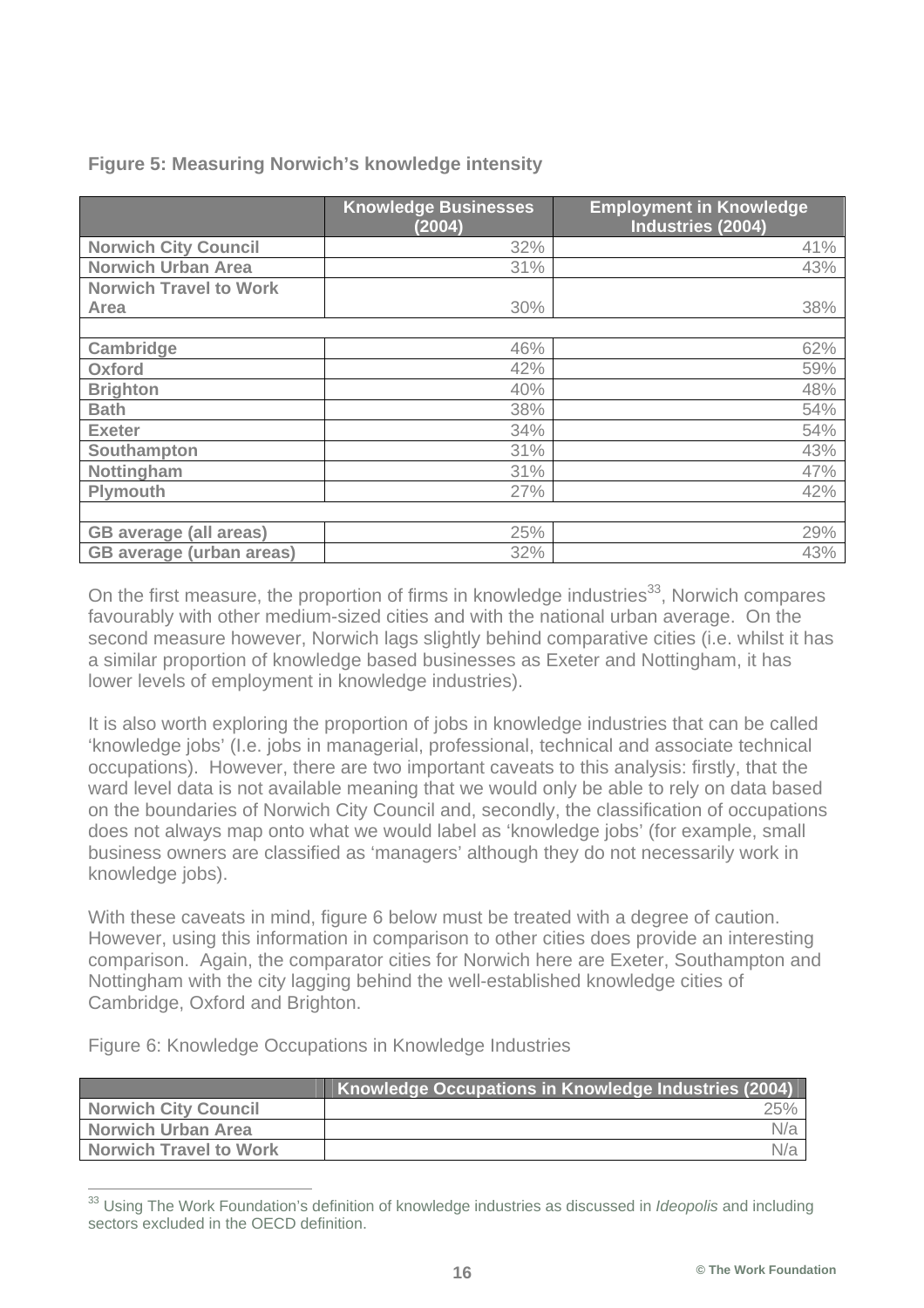| Area            |     |
|-----------------|-----|
|                 |     |
| Cambridge       | 41% |
| Oxford          | 37% |
| <b>Brighton</b> | 33% |
| <b>Bath</b>     | 29% |
| <b>Exeter</b>   | 24% |
| Southampton     | 23% |
| Nottingham      | 22% |
| Plymouth        | 21% |

Overall, these statistics demonstrate that Norwich has some real strengths in the knowledge economy and that it compares favorably with other cities in England. However, the city also serves as a regional services city and its strength in retail will reduce the proportion of economic activity in knowledge intensive sectors. Against other cities that also have strong retail sectors (such as Oxford), the city could still perform better. It is clear that whilst Norwich is not a leading knowledge city in the UK, it is certainly a leading location for knowledge intensive industries in the east of the East of England region.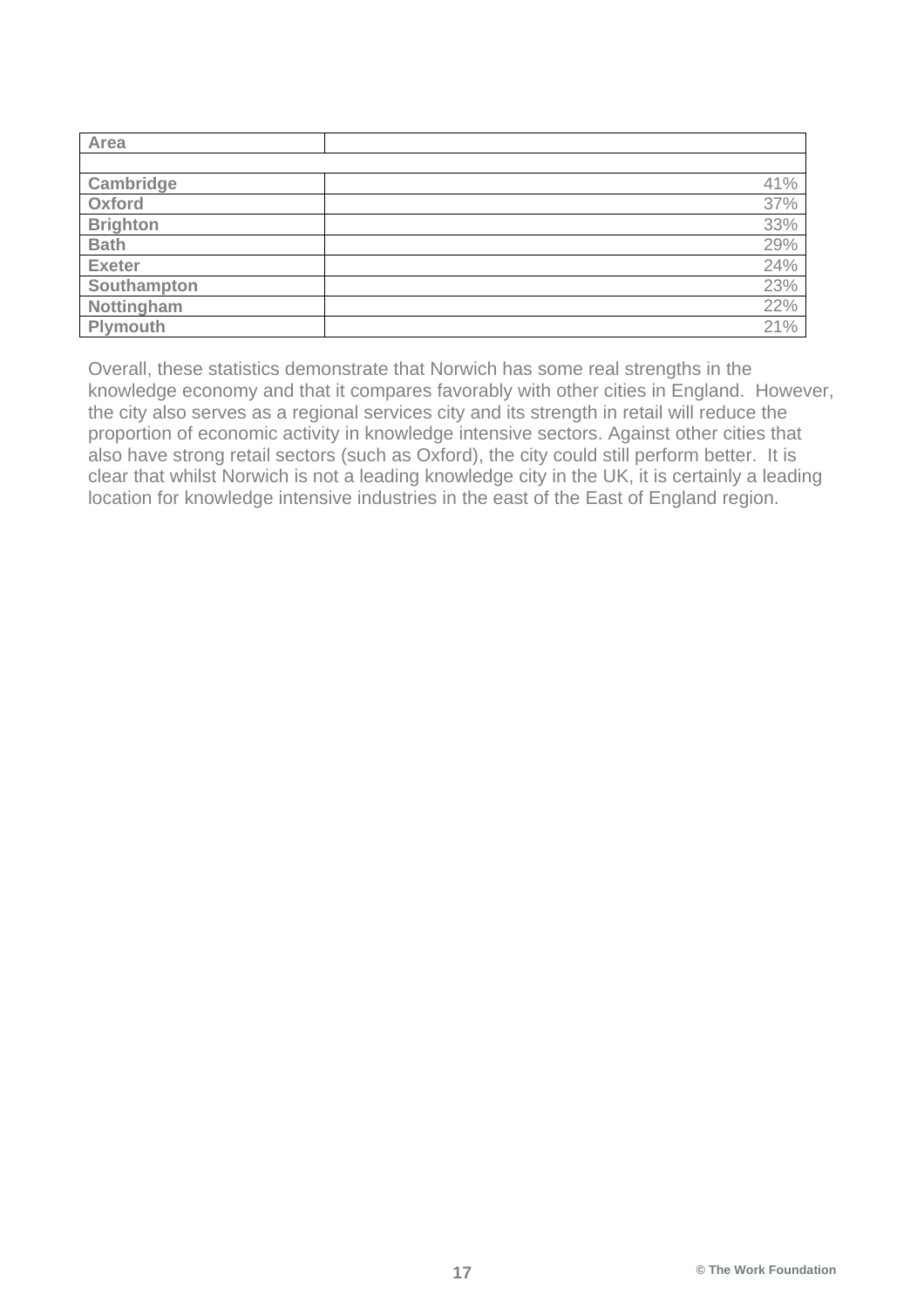## **Ideopolis Driver Analysis: Strengths, Challenges and Opportunities**

As discussed in section one, the Ideopolis drivers were developed through our literature review, data modelling and case study work conducted as part of the first phase of the Ideopolis research<sup>34</sup>. These drivers provide a framework against which a city's strengths and weaknesses can be assessed. This section of the report will analyse Norwich according to the nine drivers based on literature review work and stakeholder interviews. It will consider the following questions:

- What are the factors that have supported Norwich's success?
- What are the challenges that the city now faces?
- What are the opportunities that will support Norwich in becoming a knowledge city?

#### **7.1 Physical knowledge city**

Investing in the physical knowledge city is about having the architecture and accommodation that knowledge-intensive businesses and workers require. This includes commercial and residential accommodation, public buildings, infrastructure and public space. It is also about having the accommodation for other businesses, such as retail and personal services, and their employees.

In relation to this driver, Norwich has some clear strengths:

- Norwich is seen as **an attractive city** in which to live and work;
- Norwich offers **access to rural Norfolk** (coast and green spaces), which makes for an attractive quality of life offer and is mentioned by private sector interviewees as a key draw to being located in Norwich;
- The city has managed to **blend new urban developments and historic sites.** This has been supported by its involvement in the 'Liveable City' partnership, a 10,000,000 Euro project designed both to improve public space in historic city centres in a co-ordinated way and to balance the need to maintain the heritage of the city with the needs of those who work, live or visit it<sup>35</sup>. The city centre is seen as benefiting from several recent projects that achieve this balance, most notably The Forum.
- Norwich is largely regarded as providing **good accommodation for knowledge businesses**. Norwich Research Park is a powerful co-operative including the John Innes Centre, the Institute of Food Research, the Sainsbury Laboratory and the Norfolk and Norwich University Hospital NHS Trust. The Research Park has 6,500 staff and over 900 postgraduate research students, with strong links with the University of East Anglia's (UEA) Schools of Health, Biological and Environmental Sciences<sup>36</sup>. A new five hundred thousand pound initiative from the East of England

 <sup>34</sup> Jones, A, Williams, L, Lee, N, Coats, D & Cowling, M (2006) *Ideopolis: Knowledge City-Regions*, The Work Foundation: London

<sup>35</sup> See www.liveable-city.org for more details

<sup>36</sup> www1.uea.ac.uk/cm/home/about/Facts+and+Figures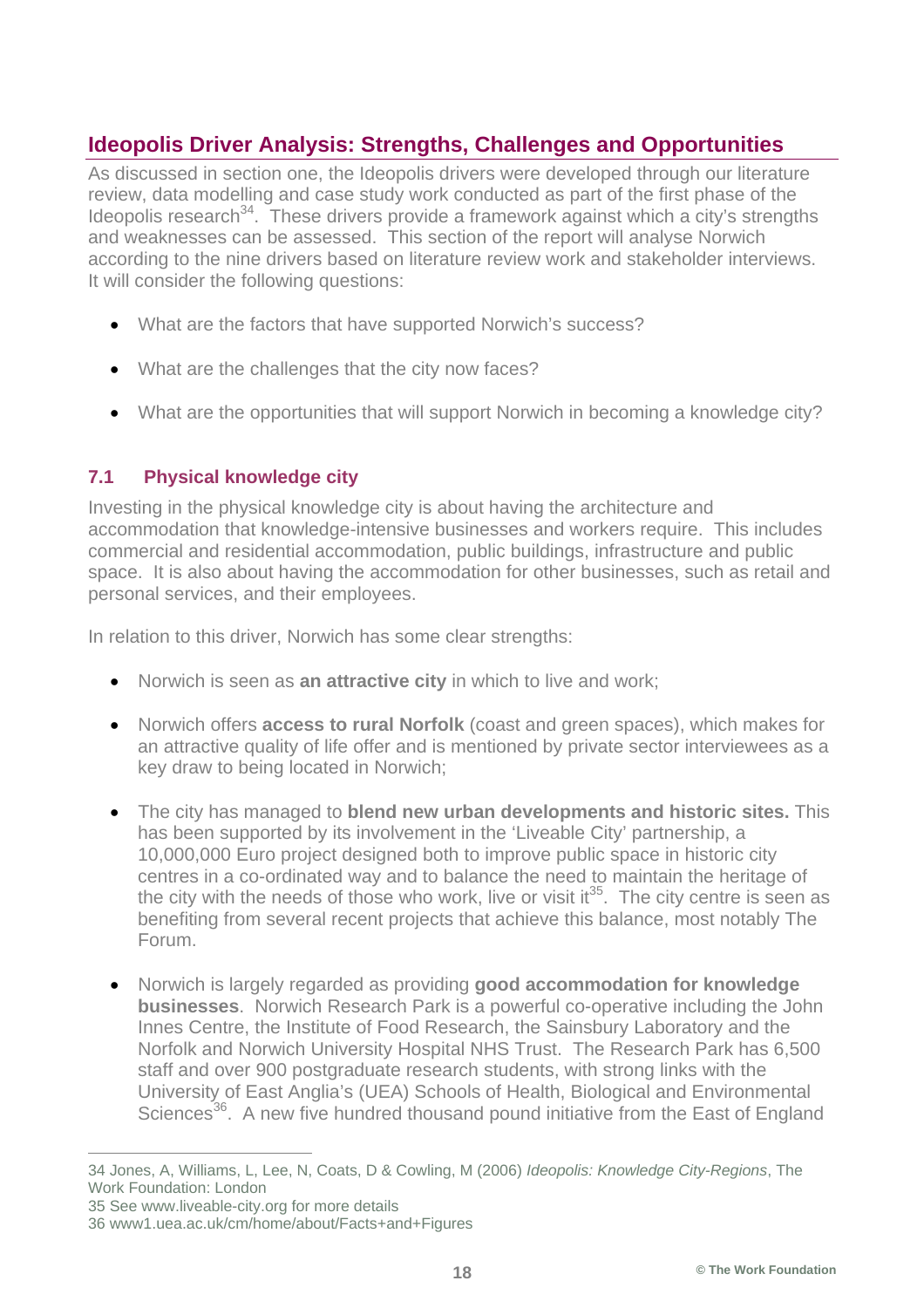Development Agency (EEDA) is currently underway to create an Enterprise Hub around Norwich Research Park<sup>37</sup>. With ambitions similar to those of Cambridge's 'growth hub<sup>38</sup>, the Enterprise Hub aims to provide a focus for business activity, and to strengthen the emerging knowledge economy alliance between Cambridge and NRP – or even the high-tech developments also emerging between Cambridge and  $Ipswich<sup>39</sup>$ .

• Norwich is also increasingly seen as a city that provides **good accommodation for knowledge workers**. Recent developments have led to a rise in city centre living, creating an urban environment that is attractive to knowledge workers. This is a recent phenomenon: as one interviewee commented, *"five years ago there weren't enough flats to make an average flat price in the city! Development has changed it enormously."*

However, despite these strengths, there are still some key areas where Norwich faces challenges, these include:

- Interviewees felt that Norwich **lacks some of the facilities** that make other cities attractive locations to do business, or for people to live or visit. One interviewee commented, *"hotel facilities in Norwich are not great… the city lacks conference facilities, a concert hall and central hotels".* Other cities have used the development of conference facilities and a growing hotel sector as part of a compelling package to attract businesses to visit, to sample the pleasures of working there, and to increase local revenue. There is a concern that Norwich is losing out and will continue to do so on this market.<sup>40</sup>
- Several interviewees mentioned that **the under-bounded local authority boundary** of **Norwich City Council** makes expansion planning for the city difficult. This issue is starting to be addressed in relation to housing, with the development of the Greater Norwich Housing Partnership with Norwich City, Broadland and South Norfolk District Councils working together (with funds of £16.5m for affordable housing in 2006/08).
- **An over-supply of poor quality second-hand office space**, as noted by a recent report on the office market in Norwich. There has been a slow recovery in the market and vacant space in the Norwich area is now less than 500,000 square foot. However, prime and newly refurbished offices are in limited supply with only 25,000 square foot vacant in new developments<sup>41</sup>. Furthermore, Norwich, similar to other cities, needs to address the tension of developing office space within the city and on the city fringes which may lead to a loss of employment within the city centre itself.

40 See Ideopolis case studies (Brighton, Manchester and Glasgow) available at www.theworkfoundation.com

 <sup>37</sup> 

http://www.norwich.gov.uk/site\_files/pages/City\_Business\_\_Businesses\_in\_Norwich\_\_Health\_and\_Life\_Scie nces\_\_Norwich\_Research\_Park.html

<sup>38</sup> Vincent Watts, Chair of EEDA, quoted in Jim Kelly, 'FT Report: Cambridge', Financial Times, 17 September 2003, p.1 [Available and www.lexis-nexis.com]

<sup>39</sup> Jim Kelly, 'FT Report: Cambridge', Financial Times, 17 September 2003, p.1 [Available and www.lexisnexis.com]

<sup>41</sup> Norwich City Council, Norwich Economic and Labour Market Assessment (NELMA) Summary 2005, 2005, p. 10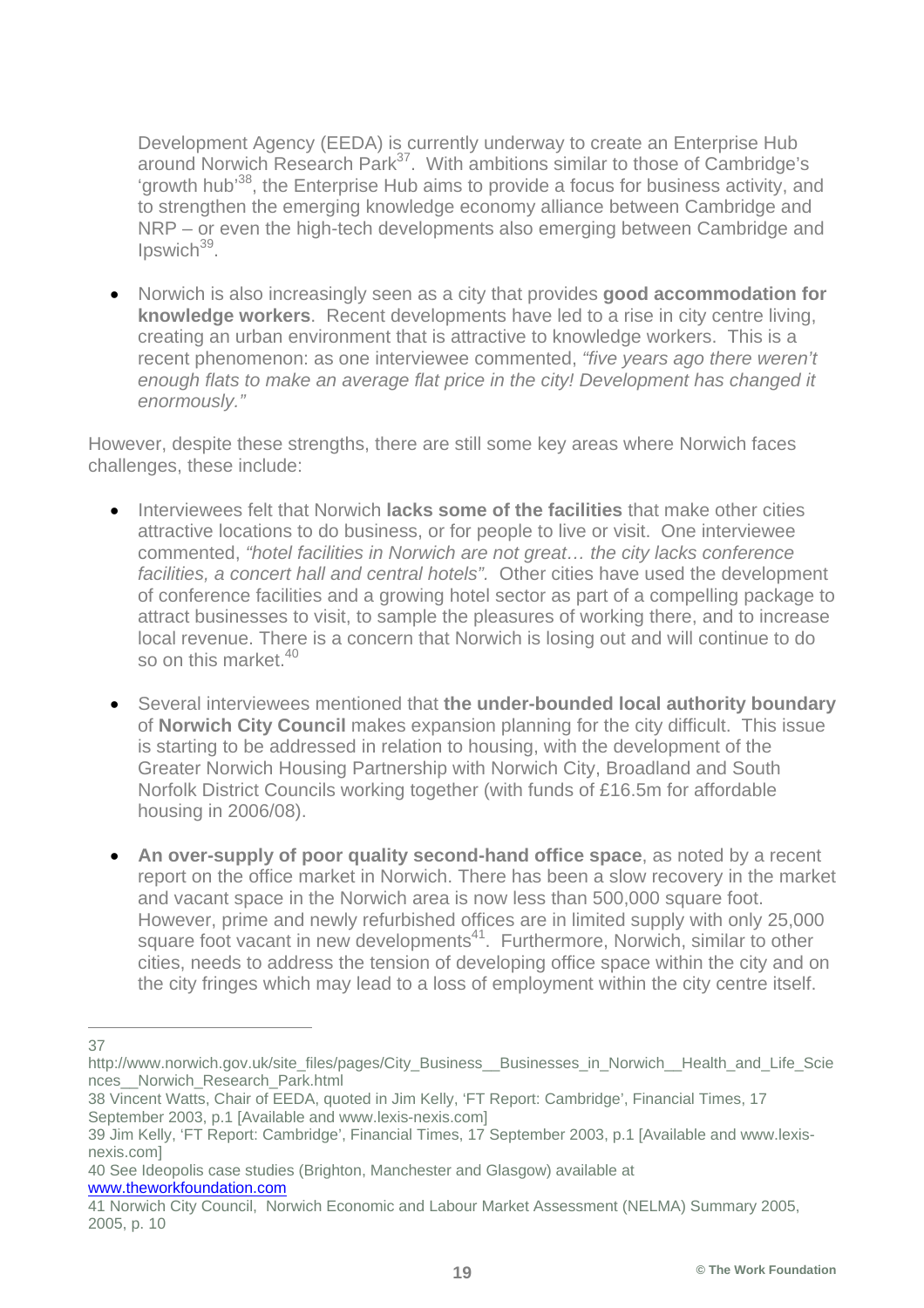A final challenge for the city relates to a common theme running throughout the discussion of the Ideopolis drivers in relation to Norwich. There was a general concern about a lack of a shared ambitious vision across the city, with comments about *"complacency"* and *"a lack of aspiration"* or a feeling that the aspiration that did exist was all too often unfocussed or misdirected.

In relation to the physical knowledge city, this was cited as meaning that despite the high number of local developments, there was all too often a lack of clarity about where recent developments are heading and what they added up to in terms of a vision for the city. As one interviewee put it. *"we measure the prosperity of the city by cranes on the horizon – there are lots – but we're not sure where it's taking us."* In other words, there is a need for Norwich's physical redevelopment to be planned so that it contributes to a broader strategy and vision for Norwich's future, as well as meeting the shorter-term needs that gave rise to that particular development.

#### **7.2 Building on what's there**

This driver is about basing economic strategies and growth on a city's strengths and weaknesses. This is of particular importance given the current array of city strategies based around an aspiration to attract new and fashionable industries – and which are doomed to fail in cities that do not have existing clusters or strengths that will enable them to attract these industries.

Norwich's successful financial service sector demonstrates the city's strength on this particular driver. The city claims to be the 'UK's most significant financial centre outside the City of London' and 'the largest General Insurance Centre in the UK'. This sector provides almost 30% of jobs in Norwich, compared to 20% in Britain as a whole.<sup>42</sup> The city has built too on its role as a regional services provider and has enhanced its retail and leisure offers in reflection of this.

As will be discussed in relation to the next driver, building on what's there is crucial to Norwich's future. There is always a danger that cities become seduced by ideas of industries that sound attractive, but which do not necessarily have a base in that city. Norwich needs to continue to capitalise on its existing strengths and, where it seeks to invest in new industries, to do so based on current assets such as sciences and creative industries.

#### **7.3 Diverse specialisation**

This driver is about the importance of a city having a range of industries, but also developing specialisms in a small number of industries to make it distinctive. This helps protect the city against the risk of changes in the economy, whilst ensuring that the city has a distinctive reputation that helps it attract knowledge industries and workers.

Norwich is a strongly service dominated city, with 85% of employee jobs in services, compared to a national average of 82%. Yet the sectors in which these jobs are based are diverse, including: the financial sector, both insurance and banking; retail; professional services; public administration; education; and health.

 <sup>42</sup> Source: www.nomisweb.co.uk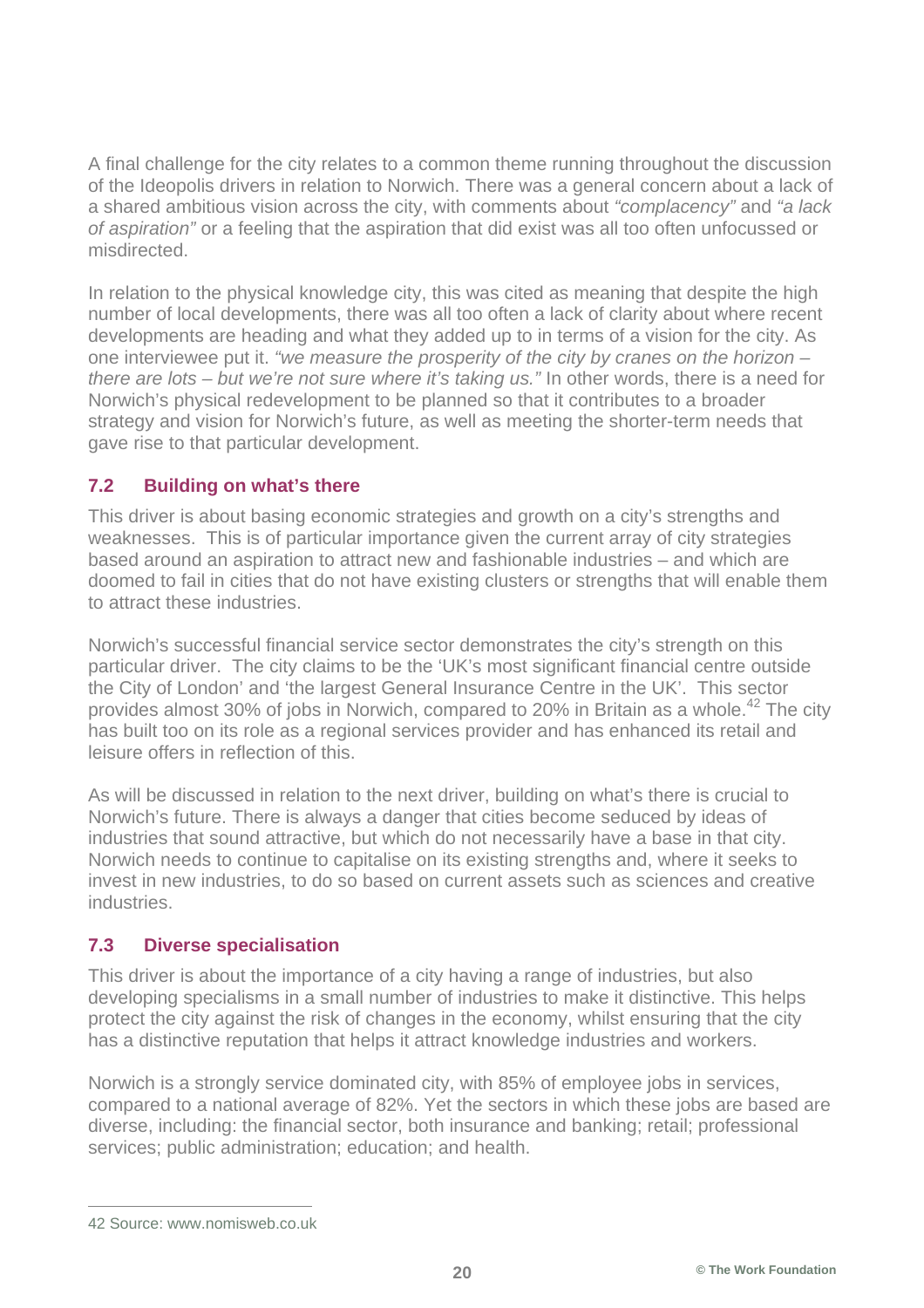Norwich also succeeds in having some specialisms, such as the financial services cluster. This is strong and has links with the university and City College. Norwich Union, Virgin Money, Marsh and Moneyfacts are based in the city, providing knowledge and other jobs. This has also created a critical mass of people with the skills required to work in financial services.

However, as the recent takeover of Norwich Union by Aviva as well as job losses at the firm demonstrate, the financial services industry is changing. Many cities have lost the financial services companies that used to have historic links in a particular place, particularly as multinational businesses take over regional and local ones. Norwich has held on to Norwich Union and the company is likely to continue to have its base there in the future.

Yet despite the strengths of the city's financial services industries, there is a need to develop other specialisms to manage the risks of a changing financial services markets. This point is well understood in Norwich. As one interviewee commented, *'there is a real issue about the resilience of its specialist functions in the face of global and national competition'.* This is not to say, however, that the city should not continue to invest in attracting and retaining financial services industries and workers, indeed the planned Financial Services Academy will enable the city to compete in the future and therefore continued investment is vital.

During the interviews, discussions focused on two other areas on which it was felt Norwich should focus:

- **Creative and Cultural Industries**. With Norwich School of Art and Design, as well as the *'long tradition of creative writing and creative culture*' at UEA, Norwich already has some key assets on which to build.
- **Sciences.** Norwich has strengths in health and life sciences: Norwich Research Park is Europe's largest single site concentration of research and development in plants, microbes, food, diet & health, the environment and Information systems). Future potential may lie in developing expertise in environmental sustainability. Again, Norwich has some strengths here, both in terms of strength of environmental services at UEA and also the physical geography of rural Norfolk which provides the potential for the region to lead the way in the development of renewable energy. One interviewee commented that: *'[it] could make a serious claim to being a science city and a sustainable city.'*

Combined, these industries *offer 'two poles around which a lot might usefully be done".* 

Perhaps the biggest threat to Norwich being able to develop a sufficiently diverse as well as specialised economy is what interviewees again described as a lack of aspiration. One interviewee commented, *'that aspirational culture is not here'.* Aspiration is required for developing new sectors, creating start-up businesses, and constantly changing to retain the strengths of current sectors.

#### **7.4 High skill, high wage organisations**

This driver is about attracting and retaining organisations that rely on the 'high road' to productivity through high quality jobs and highly skilled people.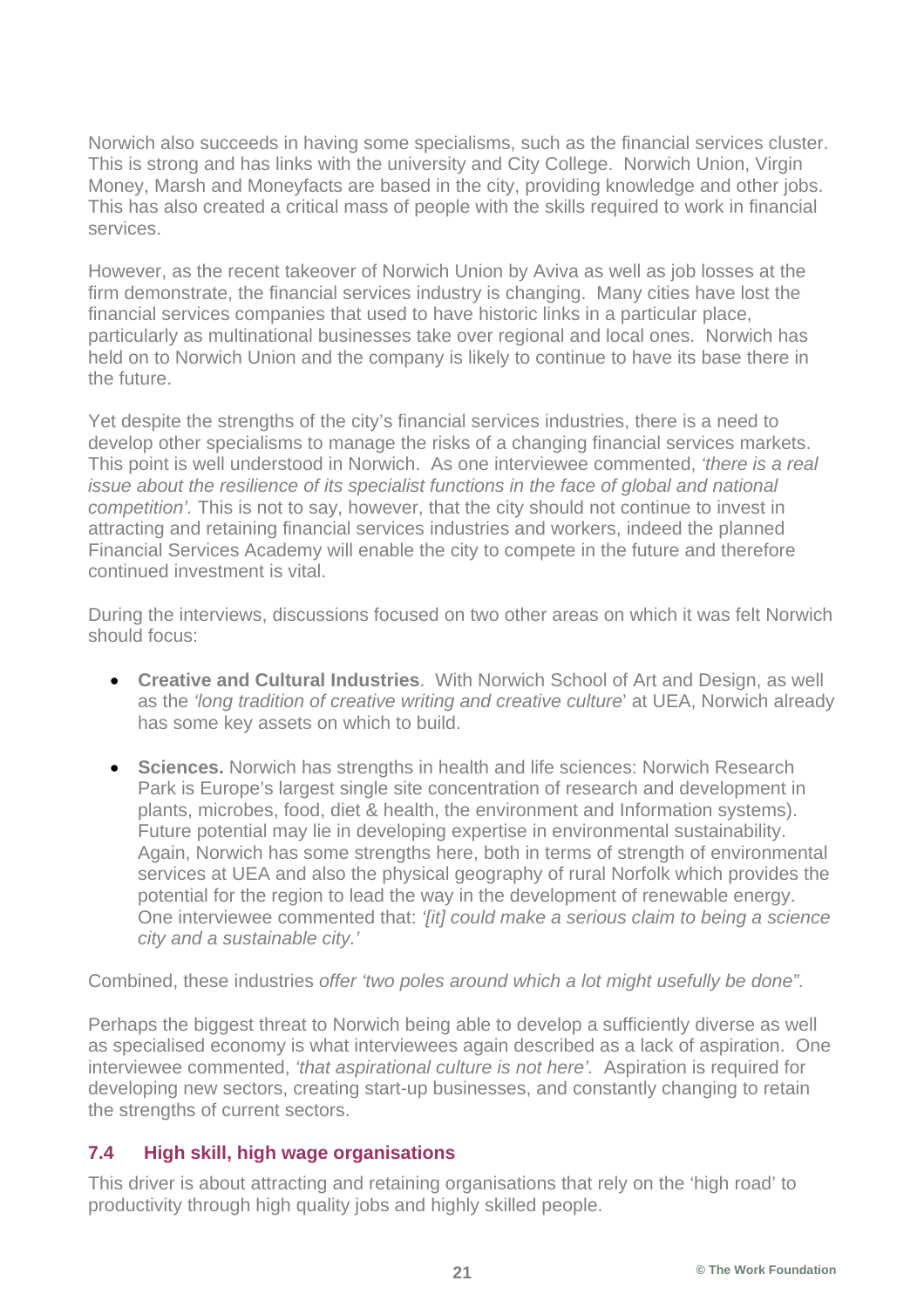As in most other cities, skills and wages in Norwich are both polarised, leading one interviewee to describe it as *'a tale of two cities'*. There are certain sectors drawing in highly skilled people, and offering wages that will support the high quality of life that attracts people to the city in the first place. The presence of financial services and the university give the city a good proportion of highly skilled jobs. For these sectors, one challenge highlighted by interviewees however was ensuring that is sufficient diversity of high skill jobs to offer interesting and well-paid jobs to more than one individual, as some more experienced workers may only agree to relocate to Norwich if their partner can also find an interesting job in the area.

In other sectors, however, the situation is much more difficult. Overall, Norwich is a relatively low pay city in a relatively low pay region (see figure 7 below). The region's high pay areas are dominated by the area surrounding Cambridge and to the south-east of the region (closer to London).

|                                           |                         | <b>Local district</b><br>councils |                                |                          | <b>Comparable</b><br>local cities |                   |                |                |
|-------------------------------------------|-------------------------|-----------------------------------|--------------------------------|--------------------------|-----------------------------------|-------------------|----------------|----------------|
|                                           |                         | <b>Norwich Broadland</b>          | <b>South</b><br><b>Norfolk</b> | <b>Cambridge Ipswich</b> |                                   | Peter-<br>borough | <b>Eastern</b> | <b>Britain</b> |
|                                           | (E)                     | (£)                               | (E)                            | (E)                      | (E)                               | (E)               | (E)            | (E)            |
|                                           | <b>Gross weekly pay</b> |                                   |                                |                          |                                   |                   |                |                |
| <b>Full Time</b><br><b>Workers</b>        | 409.0                   | 411.8                             | 435.8                          | 498.3                    | 413.7                             | 402.6             | 470.0          | 449.6          |
| <b>Male Full Time</b><br><b>Workers</b>   | 438.3                   | 465                               | 488.3                          | 524.0                    | 482.3                             | 447.5             | 520.5          | 490.5          |
| <b>Female Full</b><br><b>Time Workers</b> | 355.6                   | 323.8                             | 363.8                          | 461                      | 331.8                             | 336.3             | 392.7          | 387.6          |

#### **Figure 7:Earnings in Norwich and comparator cities<sup>43</sup>**

As well as the low wages, people can become locked into lower skill jobs with little prospect of accessing some of the new 'knowledge' jobs, and this means that changes in the economy can hit them hard. For example, factory closures in Norwich (Nestlé and Harmers) led to job losses in what one interviewee described as *'low skill generational jobs'* – in other words, jobs that different generations of the same family tend to do. Although the city's increasing retail offer provides jobs for those with lower skill levels, the lack of higher level skills within the local population will create challenges to Norwich's future growth potential.

Part of the challenge is again ascribed by interviewees to a lack of aspiration, further fuelled by a historical expectation that qualifications were not required as financial services, particularly Norwich Union, would provide clerical jobs to all those living in the city. One interviewee described the situation thus: *'when Norwich Union was at its peak, it used to guarantee every Norwich 16 year old a job when they left school. So they all went there and did clerical work in retail insurance despite [the presence of] UEA. HE participation remains one of the lowest in the country and this has led to a range of issues about culture and human capital.'* 

 <sup>43</sup> http://www.nomisweb.co.uk/reports/lmp/la/2038431851/report.aspx?town=norwichNote a: Median earnings in pounds for employees living in the area.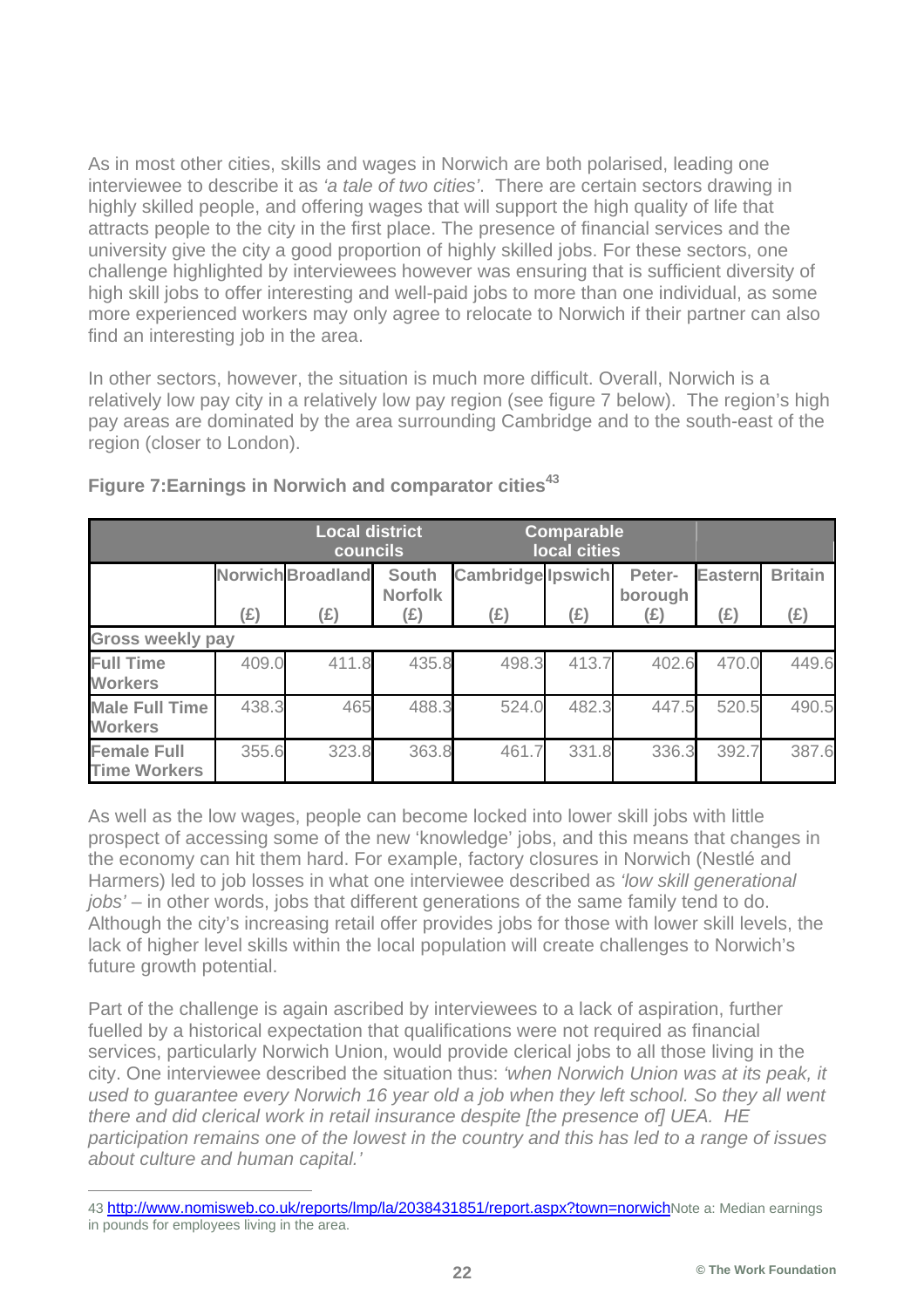Not making the links between growth sectors offering lower skilled work and local education is also seen as a challenge in Norwich. As one interviewee said, *'[They have committed to] 20,000 new homes for 2020…. [and] construction companies will have to bring people in. But we still have people on the dole down the road.'* Those who constructed the Chapelfields shopping centre were brought in from overseas; a lack of capacity and funds in the local further education institution means that the engineers working in Norfolk's growing renewable energy sector are more likely to be migrant workers, using the skills they have developed in the Netherlands, than local people. Whilst cities have always relied on migrant work, which adds to the diversity and strength of a city, Norwich needs to consider how it can create a critical mass of people living within the local area with the skills that would both help the city develop and ensure they were in work. This is a challenge that the city needs to urgently address.

#### **7.5 Vibrant education sector**

The Ideopolis research highlighted this driver as important for all cities but particularly for those cities aiming to become knowledge intensive. It is primarily about cities having universities and other higher education institutions that link closely with the city and with businesses. However, to succeed in the knowledge economy, cities need a whole range of skills to work in knowledge industries and also in the burgeoning service industries that the knowledge industries and knowledge workers rely on. Therefore, the quality of schools, further education institutions and other learning providers is critical to the knowledge economy as well as being key to ensuring that all communities within the city can benefit from its success.

Norwich has the University of East Anglia and this gives the city advantages which interviewees were keen to recognise:

*'UEA is a massive strength, particularly in life sciences and creative writing. Without UEA, Norwich would really struggle.'*

*'The turning point was UEA in the 1960s. Before then it was in decline, exporting people. It went from being a second city to a small town. The arrival of UEA move the intellectual capital the other way.'*

*'[Norwich has] a fantastic research park. Fourth in the country in terms of research citations (London, Cambridge, Oxford, Norwich)… people don't realise that.'*

UEA has over 13,000 students and the most recent Research Assessment Exercise (2001) saw UEA achieve eleven subject areas with top 5 and 5\* marks (out of 24 Schools). Top marked schools were biological sciences (5); chemical sciences (5); English language and literature (5); environmental sciences (5\*); film studies (5\*); history (5\*); history of art (5) law (5); philosophy (5); pure maths (5) and social work (5). 57% of academic staff worked in departments undertaking work of international excellence. Overall, the University was rated 51<sup>st</sup> in *The Guardian* ranking of universities in the UK (2006) and 23<sup>rd</sup> in *The Times* guide (2007).<sup>44</sup>

<sup>44</sup> See http://education.guardian.co.uk/universityguide2006/0,,1595180,00.html and http://www.timesonline.co.uk/section/0,,716,00.html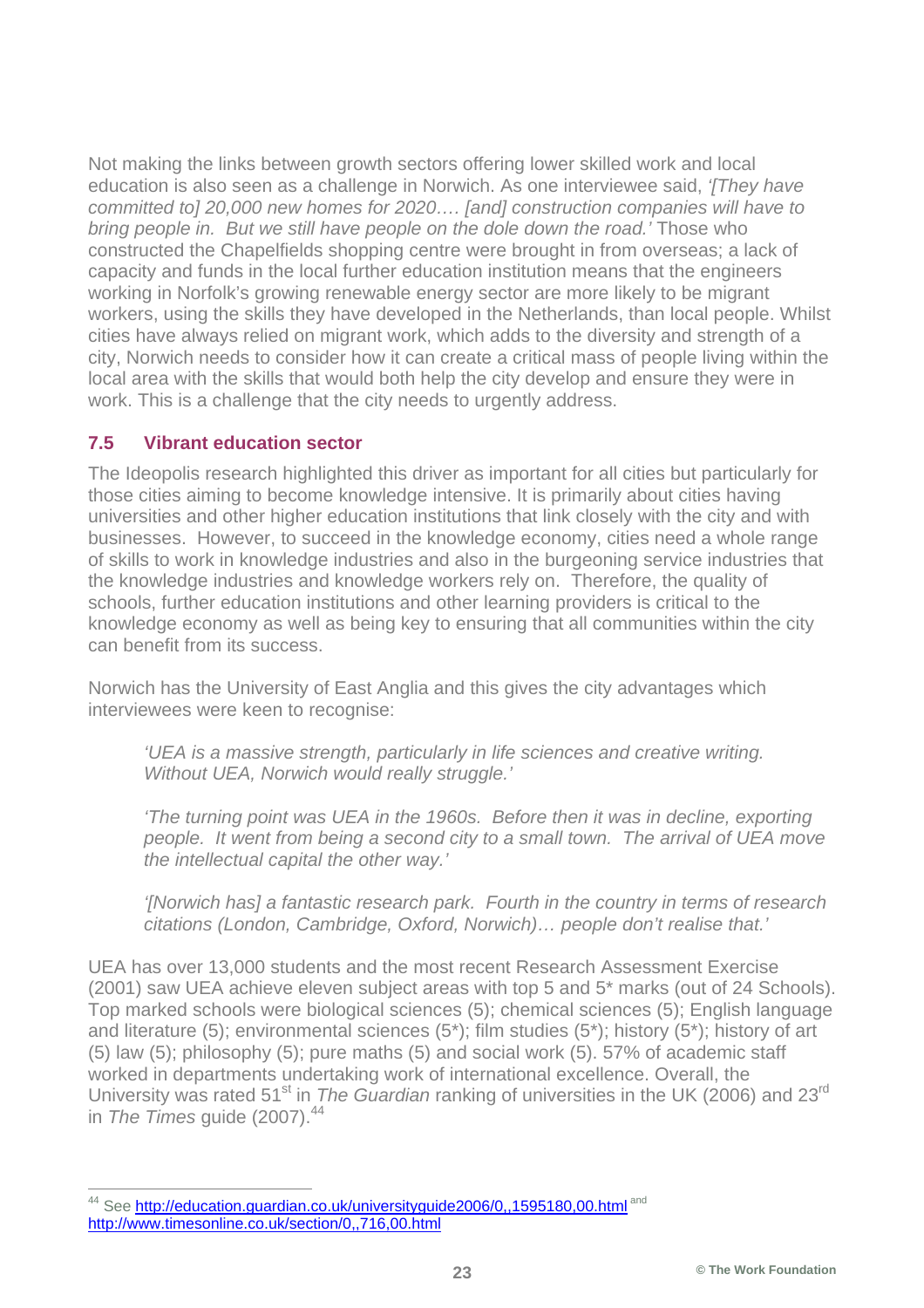As previous Ideopolis research has shown, the presence of a university in a city has impacts above and beyond links with businesses and international academic linkages. UEA has a graduate retention rate of around 40%, the second highest in the country and providing a skill base that the city would otherwise lose<sup>45</sup>. This also means that the city has a relatively young population, with a far higher proportion of people in their 20s than that of the rest of the UK.

The city also benefits from the Norfolk and Norwich University Hospital, the School of Art and Design, as well as City College, a further education institution with 4,500 16-18 year old students offering a range of vocational and other courses and qualifications. Postschool age, the city is well equipped with education institutions to meet the economic needs of the city and the wider area. And this is reflected in the qualification levels of Norwich's population, with the city having slightly higher skill levels than the national or regional average. Figures 8a and 8b below present this information.

|                             | <b>Norwich</b>              |                       | <b>Local Districts</b> |                                          |  |
|-----------------------------|-----------------------------|-----------------------|------------------------|------------------------------------------|--|
|                             | <b>Norwich</b><br>(numbers) | <b>Norwich</b><br>(%) | (%)                    | <b>Broadland South Norfolk</b><br>$(\%)$ |  |
| <b>NVQ4 and above</b>       | 20,700                      | 27.0                  | 22.7                   | 27                                       |  |
| <b>NVQ3 and above</b>       | 33,700                      | 44.1                  | 40.4                   | 46                                       |  |
| <b>NVQ2 and above</b>       | 49,500                      | 64.7                  | 66.3                   | 70.7                                     |  |
| <b>NVQ1 and above</b>       | 63,100                      | 82.4                  | 83.4                   | 86.1                                     |  |
| <b>Other Qualifications</b> | 4,500                       | 5.9                   | 4.9                    | 5.3                                      |  |
| <b>No Qualifications</b>    | 9,000                       | 11.7                  | 11.1                   | 8.7                                      |  |

#### **Figure 8a: Qualifications in Norwich<sup>46 47</sup>**

#### **Figure 8b: Qualifications in comparator cities**

|                                 |        |        | <b>Other cities</b>                            |      |      |              |
|---------------------------------|--------|--------|------------------------------------------------|------|------|--------------|
|                                 |        |        | Norwich Cambridge Peterborough Ipswich Eastern |      |      | <b>Great</b> |
|                                 | $(\%)$ | $(\%)$ | (%)                                            | (%)  | (%)  | Britain (%)  |
| <b>NVQ4 and above</b>           | 27.0   | 45.5   | 18.7                                           | 17.6 | 24.8 | 26.5         |
| <b>NVQ3 and above</b>           | 44.1   | 54.3   | 35.9                                           | 36.9 | 42.4 | 44.4         |
| <b>NVQ2 and above</b>           | 64.7   | 64.6   | 57                                             | 59.4 | 62.6 | 62.9         |
| <b>NVQ1 and above</b>           | 82.4   | 74.3   | 74                                             | 75.2 | 78.9 | 77.2         |
| <b>Other Qualifications 5.9</b> |        | 18.3   | 10.6                                           | 6.5  | 7.8  | 8.4          |
| <b>No Qualifications</b>        | 11.7   | 74     | 15.3                                           | 17.8 | 13.2 | 14.3         |

45 http://www.rce.org.uk/norwich.htm

46 Source: compiled from National Statistics, Nomis: Official Labour Market Statistics [Available at http://www.nomisweb.co.uk/] 2005

47 No qualifications: No formal qualifications held

Other qualifications: includes foreign qualifications and some professional qualifications

NVQ 1 equivalent: e.g. fewer than 5 GCSEs at grades A-C, foundation GNVQ, NVQ 1, intermediate 1 national qualification (Scotland) or equivalent

NVQ 2 equivalent: e.g. 5 or more GCSEs at grades A-C, intermediate GNVQ, NVQ 2, intermediate 2 national qualification (Scotland) or equivalent

NVQ 3 equivalent: e.g. 2 or more A levels, advanced GNVQ, NVQ 3, 2 or more higher or advanced higher national qualifications (Scotland) or equivalent

NVQ 4 equivalent and above: e.g. HND, Degree and Higher Degree level qualifications or equivalent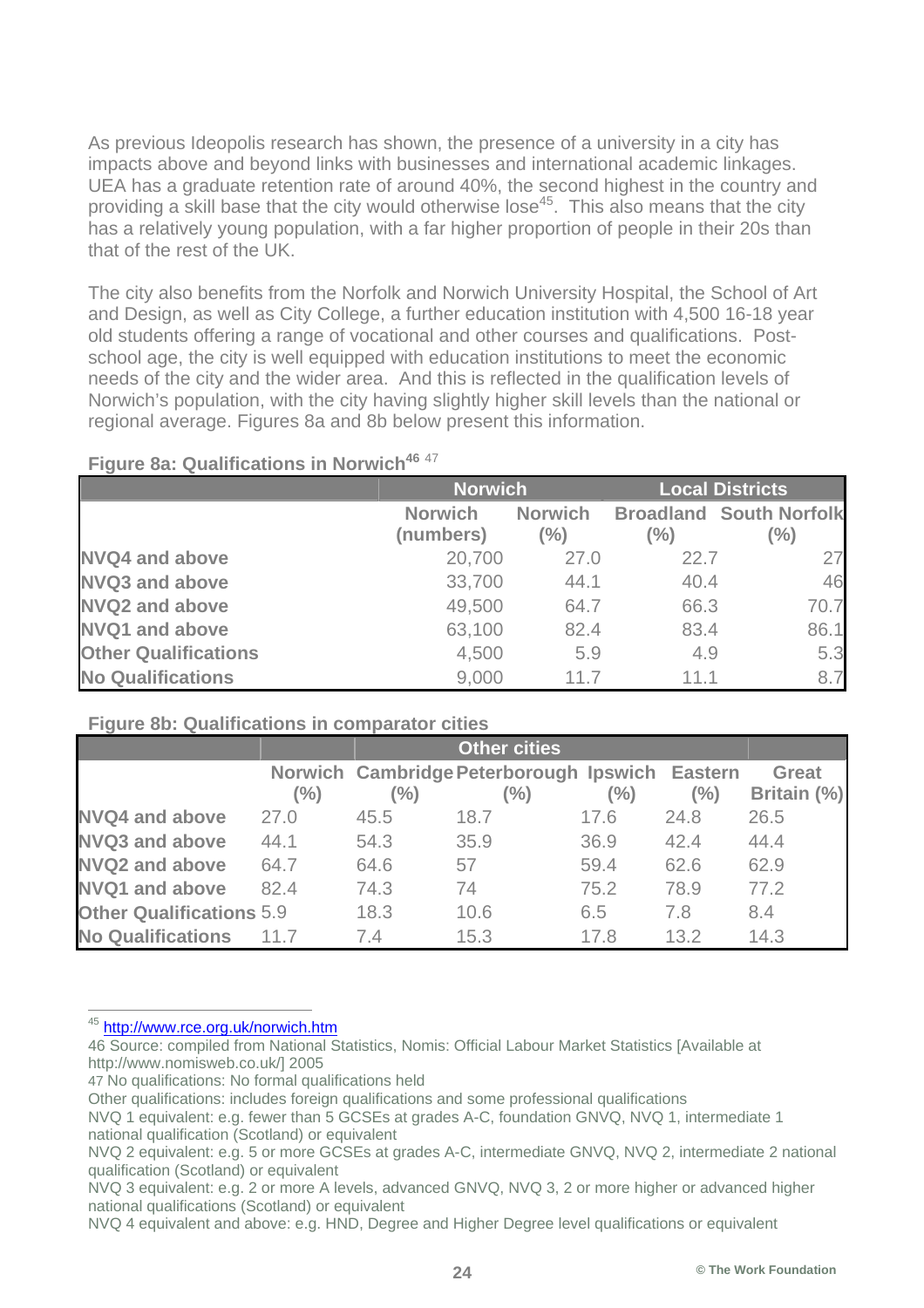Almost a third of residents in Norwich are educated to degree level and above, and this is broadly comparable nationally. However, almost 12% of the population have no qualifications and whilst this is better than the national average of 14%, compared to a city like Cambridge where only 7% of the population has no qualifications, improvements can still be made in Norwich.

Many of the challenges for Norwich lie in the performance in the school sector. Interviewees recognised this issue, with many concerned that without adequate education at school level, Norwich will be unable to ensure that success in the knowledge economy means success for local communities:

*'As new jobs are created we need more skills and training becomes important…as does the extent to which the indigenous local population takes advantage of new jobs.'*

*'[low skills] is an issue for UEA…the natural recruitment area is yielding fewer students than it might.'*

Indeed, Norwich has a low higher education participation rate, reflecting in part the quality of schools: *'out of six schools in the Norwich City council area, three have just gotten out of special measures'.*

School performance data (as shown in figure 9 on the next page) reinforces the statement made about the 'tale of two cities'. As in other cities, such as Bristol, the independent school sector is very successful at attracting the children of middle class families. Just 46% of pupils in schools in Norwich achieve 5 A\*-C GCSE grades, compared to 68% in South Norfolk and 56% in England as a whole. And the variation between different schools ranges from 19% to 75% - a striking variation in education outcomes. There is an urgent need for Norwich City and its partners to address these differential outcomes and to work towards up-skilling the knowledge workers of the future, as well as the workforce in other industries, such as retail, that become more important as the knowledge economy booms and levels of affluence rise.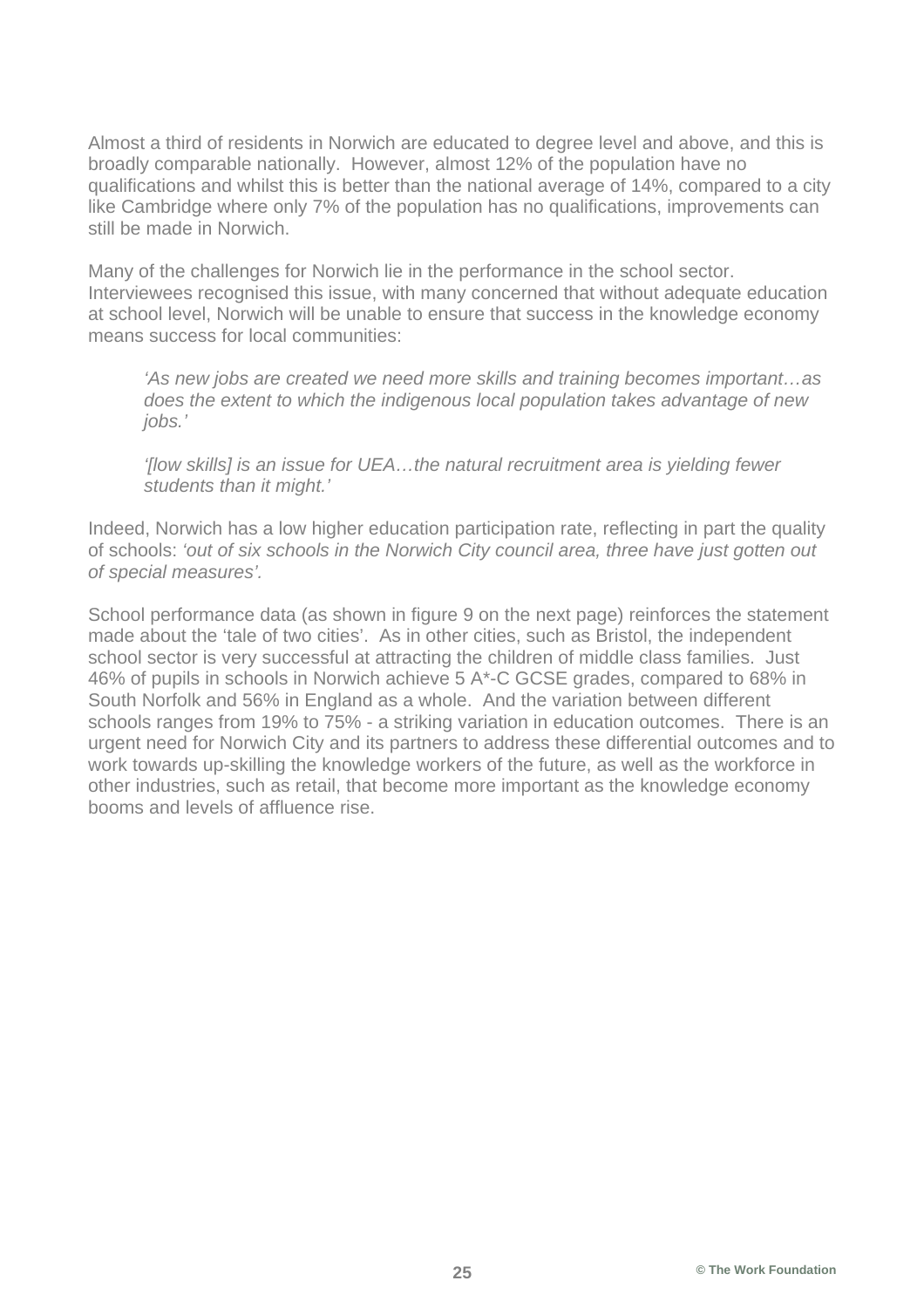|                                       | 15-year olds<br>achieving<br>$5 + A^* - C$<br>$\frac{9}{6}$ | 15-year olds<br>achieving 5+ A*-G<br>$\frac{1}{2}$ | 15-year olds<br>achieving<br>any passes |
|---------------------------------------|-------------------------------------------------------------|----------------------------------------------------|-----------------------------------------|
| <b>Local districts</b>                |                                                             |                                                    |                                         |
| <b>Breckland District</b>             | 52.2                                                        | 91.6                                               | 97.5                                    |
| <b>Broadland District</b>             | 55.5                                                        | 93.1                                               | 97.5                                    |
| <b>Great Yarmouth District</b>        | 47.2                                                        | 89.5                                               | 94.8                                    |
| King's Lynn and West Norfolk District | 45.8                                                        | 88.4                                               | 97.2                                    |
| <b>North Norfolk District</b>         | 50.4                                                        | 89.9                                               | 97                                      |
| <b>Norwich District</b>               | 45.8                                                        | 84.8                                               | 95.8                                    |
| <b>South Norfolk District</b>         | 67.9                                                        | 96.1                                               | 99.1                                    |
| <b>Comparative district councils</b>  |                                                             |                                                    |                                         |
| <b>Cambridge District</b>             | 60.4                                                        | 94.7                                               | 97.9                                    |
| <b>Ipswich District</b>               | 51.9                                                        | 87.4                                               | 96.3                                    |
| <b>Peterborough District</b>          | 53.5                                                        | 87.8                                               | 96                                      |
| <b>Wider comparison areas</b>         |                                                             |                                                    |                                         |
| Norfolk LA                            | 52.4                                                        | 90.7                                               | 97.1                                    |
| <b>East of England Region</b>         | 56.6                                                        | 90.8                                               | 96.8                                    |
| England                               | 56.3                                                        | 89                                                 | 96.4                                    |

**Figure 9 GCSE and equivalent results, Norfolk and comparable cities 200548**

#### **7.6 Distinctive knowledge city offer**

To succeed in the knowledge economy, cities must have a compelling and distinctive offer to knowledge intensive businesses and workers who are considering investing, working and living in the city, supported by diverse services (cultural, leisure, retail).

Many cities are realising this, as Ivan Turok notes: 'city authorities have been making increasing use of their distinctive features in order to encourage resurgence.<sup>'49</sup> For Turok, this distinctiveness should be a source of quality. Whilst many cities will focus on distinctiveness in terms of their competitive edge over other cities, we would argue that identity is about complementing as much as it is about being distinct from other nearby cities and places.

This is not the most important driver for Norwich: arguably the factors most important for success in the city lie in its ability to develop specialisms outside financial services and to address the skill gaps and the polarities between different communities. But it is an area where the city is currently struggling, and which would support the city in recruiting and retaining the right people.

<sup>&</sup>lt;sup>48</sup> Source: compiled from http://www.dfes.gov.uk/inyourarea/statics/gor\_G\_4.shtml

<sup>49</sup> Ivan Turok, 'The Distinctive City: 'Quality' as a Source of Competitive Advantage', Paper Presented at the LSE Resurgent City Conference, September 2004, p.1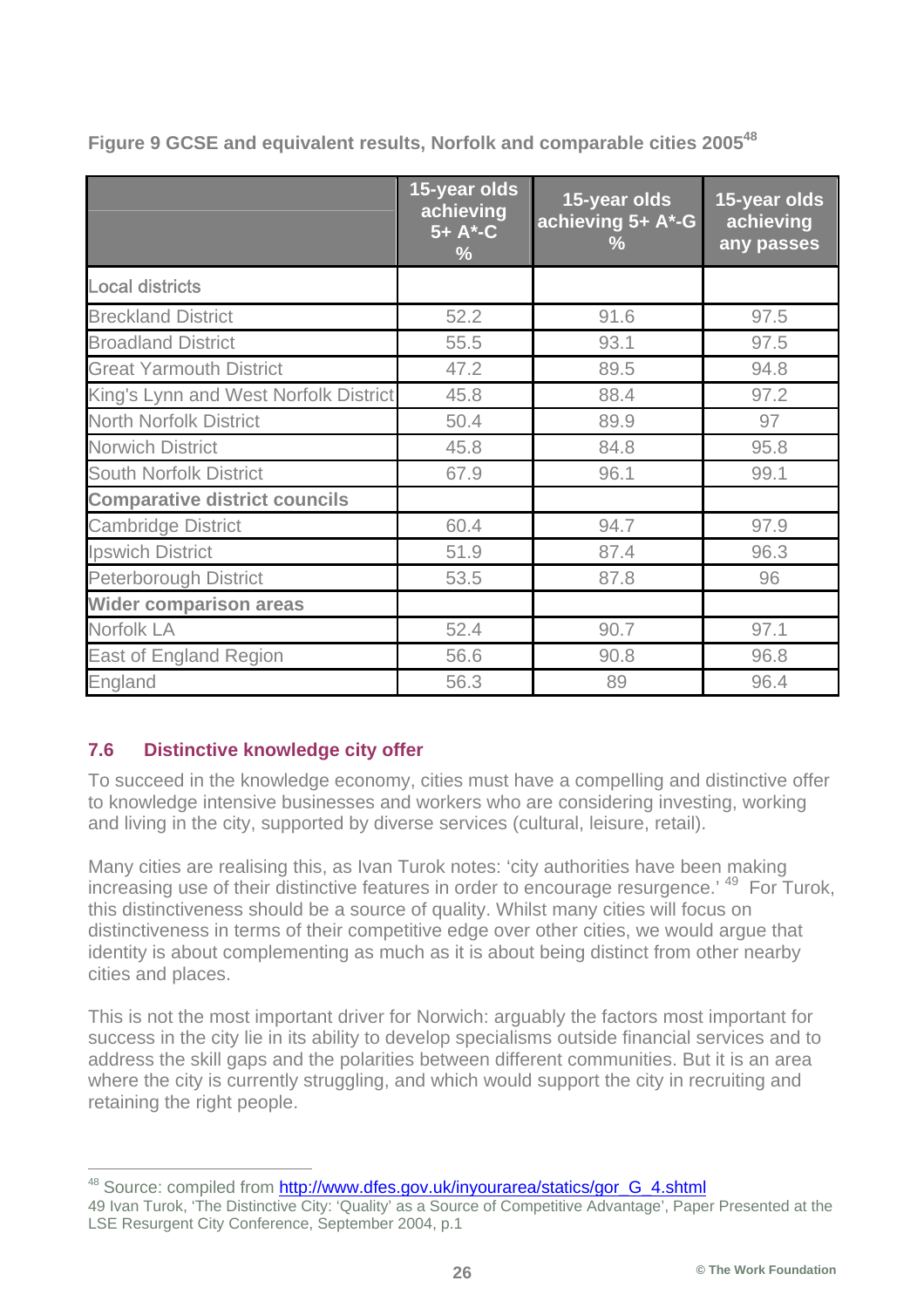From an external perspective, Norwich "s*uffers from an image problem"* which interviewees were keen to point out was all about perception rather than reality. Norwich may strive to be the *'best city in the world'*, but we would argue that the first step in improving Norwich's image is to identify distinctive assets around which Norwich can build a vision for the future and a marketing strategy. Many interviewees felt that Norwich's assets were not sufficiently well known and that – at a national rather than regional level-Norwich was off the radar:

*'Norwich isn't as famous for science as it could be.'*

*'A lot of people I meet are "Norwich Converts": they used to say Norwich was the graveyard of ambition.'*

Norwich's relative isolation from other areas of the country contributes to concerns about external audiences perceiving the city as a '*rural backwater'*. On some levels this is about marketing the city better, but on others it is about generating change that alters what Norwich is about. Norwich needs to focus on building and reinforcing an image grounded in its strengths (such as quality of life, sciences, financial services) that will attract people and businesses and will also support the city in realising its future ambitions regionally, nationally and internationally.

Internally, however, the city has a very positive image with a recent MORI survey finding that 90% of surveyed residents are satisfied with the city as a place to live (one of the highest scores compared to similar surveys MORI had conducted for other cities)<sup>50</sup>.

#### **7.7 Leveraging strong connectivity**

As the knowledge economy evolves, it is clear that distance is not dead and that places and people still need physical links. Cities need strong internal and external communications infrastructure, meaning links within the city and to other cities by air, rail and road.

#### **Internal connectivity**

Like many other cities, Norwich suffers from road congestion, reflecting increased use in cars in general, although the park and ride initiative has helped to address this. Bus deregulation (in all cities outside London) has also led to a situation whereby local authorities and their partners do not have sufficient control over bus route planning. And this issue is pertinent in Norwich, with one interviewee commenting that the way the buses operate *"makes it hard to dissuade people from bringing cars into the city.'*

#### **External connectivity**

This is seen as a major inhibitor of future success. On one hand, the city and the neighbouring area benefits from relative isolation, giving rise to a compelling quality of life to residents and to those who work and visit the city, as well as the city's role as a regional hub. However, the location of the city and the connectivity with other places, notably London, makes Norwich appear to be more isolated than it ought to be. This was an issue on which interviewees commented:

 <sup>50</sup> Ipsos/MORI (forthcoming, 2006) *Local Government Structure in Norwich*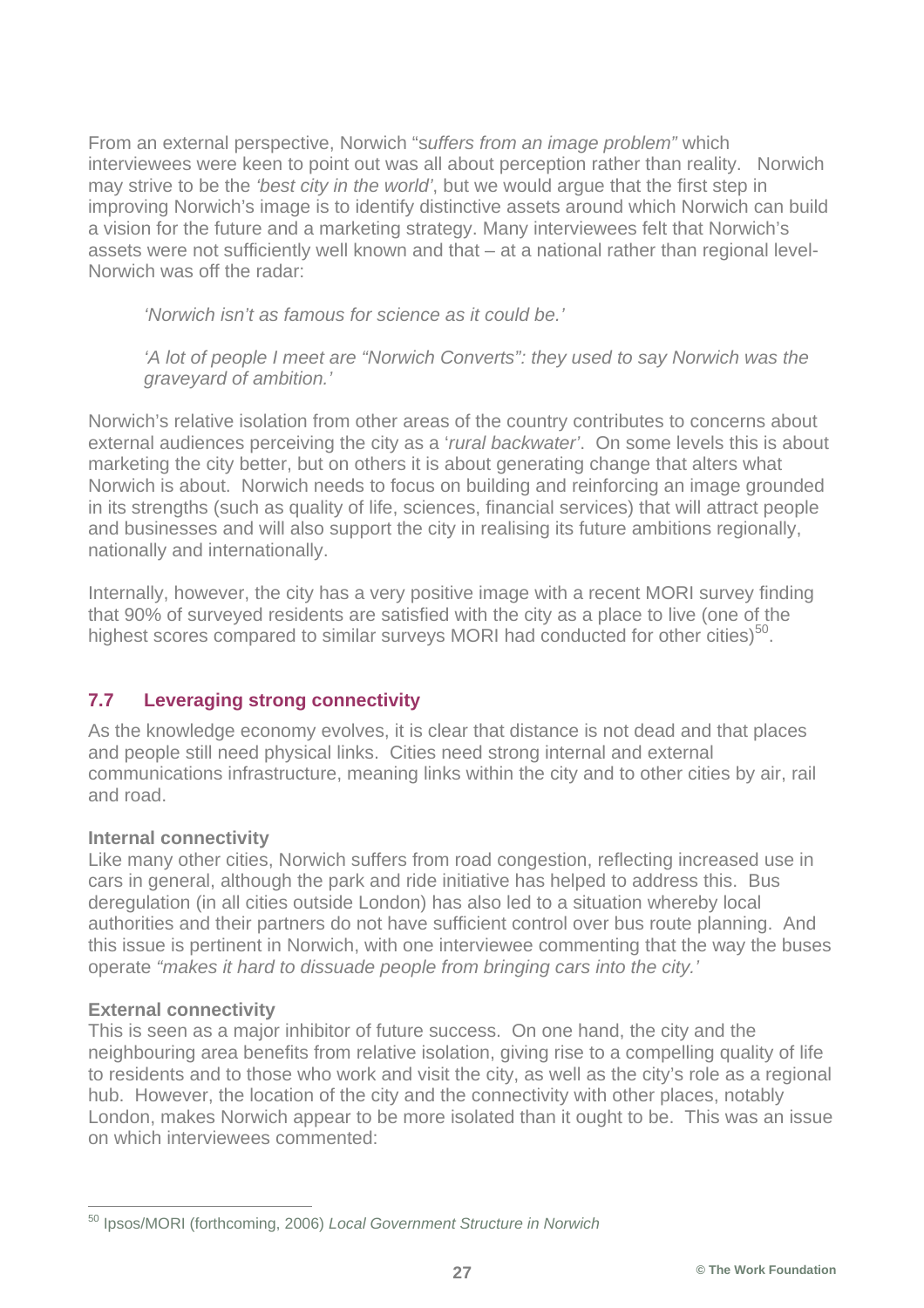*'[Norwich] is a long way…there is something about it that makes you think that you're going out to the end of the world. But it's a perception rather than a reality.'*

Others commented on the challenges of reaching the city by rail. Train links to London are frequent, but slow. Intercity trains run to London every 30 minutes and there are direct hourly trains to Cambridge.<sup>51</sup> Norwich was the twenty-sixth fastest daytime travel to London in  $2005^{52}$ 

One interviewee commented that it is easier to *"get to Shanghai via Amsterdam*" than London because of the airport. Norwich International Airport is only 15 minutes from the city centre and provides worldwide links via four daily flights to Amsterdam Schiphol, as well as direct flights to an increasing number of domestic and overseas destinations.<sup>53</sup> Direct flights to Amsterdam Schiphol take 35 minutes and make the complete journey time to destinations in the Benelux countries comparable, if not faster, than that to central London. The airport has not expanded at the same rate as other regional airports. However Norwich, like other cities, must balance airport expansion with the current environmental concerns about the future of air travel. In *Ideopolis* we argued that strong connectivity is not necessarily about having a large airport, but can also be about linkages to other regional airports by train and road to reduce the negative environmental consequences of airport expansion.

The roads were also the subject of comment: "*Norwich is the largest city in Europe without a dual carriageway.'* Although it is served by A-routes there are no motorway connections east of Cambridge. Of course, distance is relative: in the densely populated islands of Britain, a two hour train journey to a major city region seems too long, whereas for an investor from the United States, Norwich is just two hours away from the centre of London. Overall, interviewees' views were that Norwich *"has some of the connectivity that an international city needs without the connectivity that a regional city needs.'*

#### **7.8 Leadership around a knowledge city vision**

This driver is about having civic leadership around a vision to which partners sign up, based on strong networks across the public, private and community sectors.

Broadly, interviewees felt that the City Council does take a lead in the development of the knowledge economy in the city and that the council has increasingly good relationships with local businesses. For example, it strongly supported the expansion of Norwich Research Park<sup>54</sup>. The City has also forged several partnerships and links that push forward this agenda and this has been supported by The East of England Development Agency funding partnership between a group of smaller cities: Peterborough, Luton, Ipswich, Norwich, Colchester and Southend, as the Regional Cities East (RCE) partnership. The collaboration is aimed at delivering greater prosperity, jobs and homes.<sup>55</sup> The launch of the renewed City of Norwich Partnership in November 2006 is an example of the beginnings of revitalised leadership.

 <sup>51</sup> http://www.norwich.gov.uk/intranet\_docs/A-Z/Business/2006/21\_key\_facts.pdf

<sup>52</sup> Parkinson, M et al. (2006) *The State of the English Cities* ODPM: London

<sup>53</sup> http://www.norwich.gov.uk/intranet\_docs/A-Z/Business/2006/21\_key\_facts.pdf

<sup>54</sup> http://www.norwich.gov.uk/site\_files/pages/City\_Business.html

<sup>55</sup> Regional Cities East, A Business Case For Enabling Measures From Government Draft Prospectus, July 2006.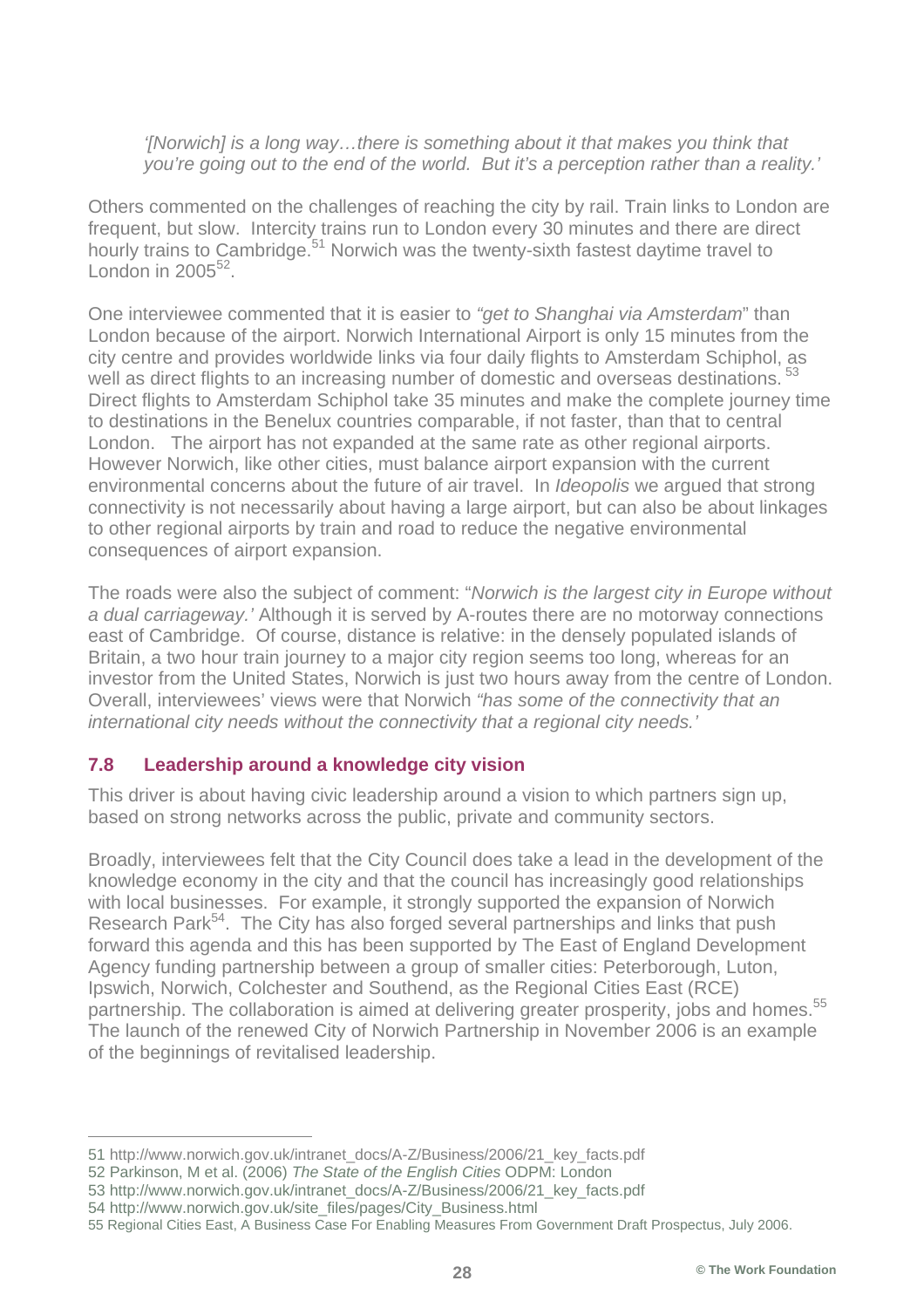Politically, the city has seen some changes in recent years and a couple of interviewees felt that this change has been good for Norwich: Labour losing the council election in 2002 is said to have *'broken the dynasty'* and the renewed Labour administration returned in 2005*.* Like other cities in largely rural areas, Norwich has been a traditionally Labour area whilst Norfolk has been Conservative. This has created challenges in the past and has also made it difficult to put urban issues on the County's agenda: *'Being two-tier in leadership is a massive weaknesses and it is a relatively under bounded city in a very traditional Conservative dominated country which makes its economic planning and management schizophrenic at best and dysfunctional at worst.'*

In *Enabling Cities in the Knowledge Economy*, The Work Foundation discussed the challenges of two-tier governance arrangements in cities in detail. Clearly there are implications for service delivery and funding decisions. In addition, however, a two-tier arrangement does not enable a city council such as Norwich to lead the city in the way that it needs to. Other cities have benefited from single tier arrangements, and have used these to strengthen relationships with the rural hinterland. For Norwich, having unitary status will enable the city to *'take its destiny into its own hands*'. And as the evidence from this case study has demonstrated, this is something that needs to happen with some urgency and alongside increased partnership working with the neighbouring districts of Broadland and South Norfolk.

#### **7.9 Investing in communities**

The final Ideopolis driver relates to having the determination to tackle social exclusion and to ensure that the outcomes of growth are equitably shared, alongside a commitment to invest in the more deprived communities within a city. This is a driver with which many of our case study cities are struggling and Norwich is no exception.

Norwich is the most deprived local authority district in the Eastern Region and the 61st most deprived district nationally. Several local reports and national statistics have noted this deprivation.<sup>56</sup> From a business perspective there is a sense that the deprivation acts as a disincentive to investors.57 This is an area that is attracting attention and funding, for example, Norwich has £2m Neighbourhood Renewal Funding and has been short listed for Local Enterprise Growth Initiative funding to invest in the deprived areas of the city. However, for some interviewees, the polarities between different communities and the low skill levels and higher education participation of the local population are a major barrier that may threaten future growth and will also have impacts on quality of life for all in the city: *'the challenge for the city has to be about social inequalities.'*

 <sup>56</sup> The Norwich Economy Round Table, Norwich Economic Strategy Refresh, 2006; Ipsos/Mori, Norwich City Council, Doing business in Norwich: Draft report, Version 2, 28 July 2006; Local Economy Policy Unit, Norwich LEGI, Data Gathering & Analysis, Final Report, London South Bank University September 2006; Local Enterprise Growth Initiative Application Form.

<sup>57</sup> Ipsos/Mori, Norwich City Council, Doing business in Norwich: Draft report, Version 2, 28 July 2006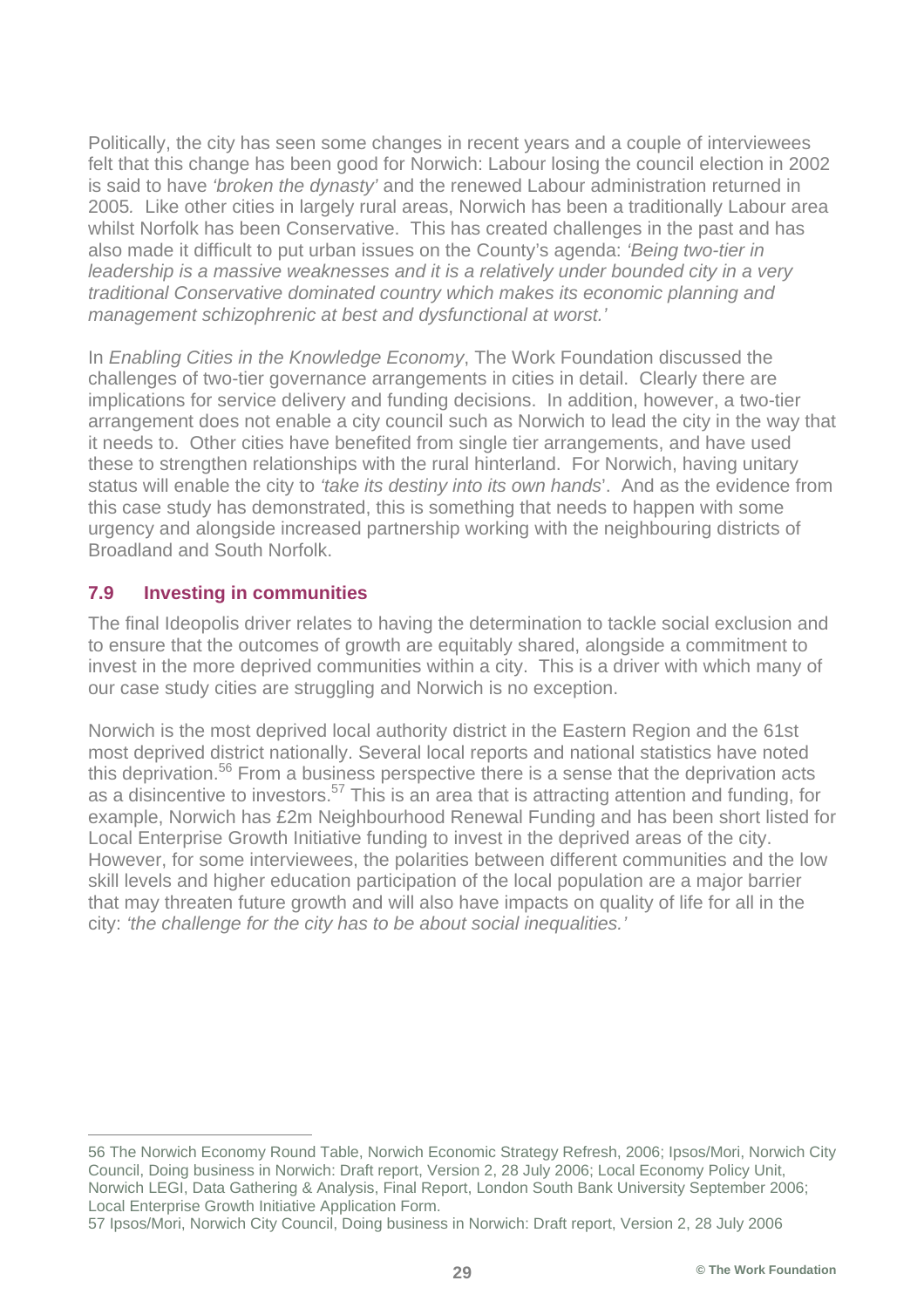## **The Future for Norwich: Conclusions and Recommendations**

Based on our analysis, Norwich has the potential to become a very successful city in the knowledge economy – but not necessarily as a knowledge-driven city. It has strong assets on which to build and, while it faces challenges, these are not as extreme as many other cities. Interviewees too were optimistic about the city's future: '*In about 15 years time we will almost certainly have achieved our growth targets and we should manage to be pretty prosperous compared to the rest of the country'.*

However, above and beyond the challenges outlined in section 7 in relation to skills, transport and future economic strengths, it is the way that Norwich City Council and its partners develop and sign up to a shared vision that will really make a difference. As one interviewee put it *'nothing will happen unless it is pursued.'* Therefore Norwich will not become successful unless the shape of that success is clearly identified and pursued.

This section highlights:

- The challenges common to all medium-sized cities, with which Norwich needs to grapple;
- The detailed policy recommendations, relating to the Ideopolis drivers, that would support Norwich in achieving its aspirations; and
- The three priorities that we argue Norwich needs to focus on above all if it is to thrive in the knowledge economy.

#### **8.1 Challenges facing all medium-sized cities**

There are some challenges that all medium-sized cities face in the knowledge economy. These include:

- The importance of a balance between national priorities and local needs. National policies need to create the space for local cities to respond to their distinctive circumstances. However, local areas need to learn lessons where possible from cities that have successfully responded to similar circumstances;
- The need for all cities to create a vision for their future, based on their distinctive strengths and weaknesses and their position in a UK and international network of cities;
- There needs to be a common consensus about the benefits of partnership working if this is to work within and between cities.

The recent Local Government White Paper has highlighted the importance of focusing on large and medium-sized cities, and on the relationships between them. Norwich should use this opportunity, as well as EEDA's support for Regional Cities East, to address these challenges and to seek national and regional support for their work.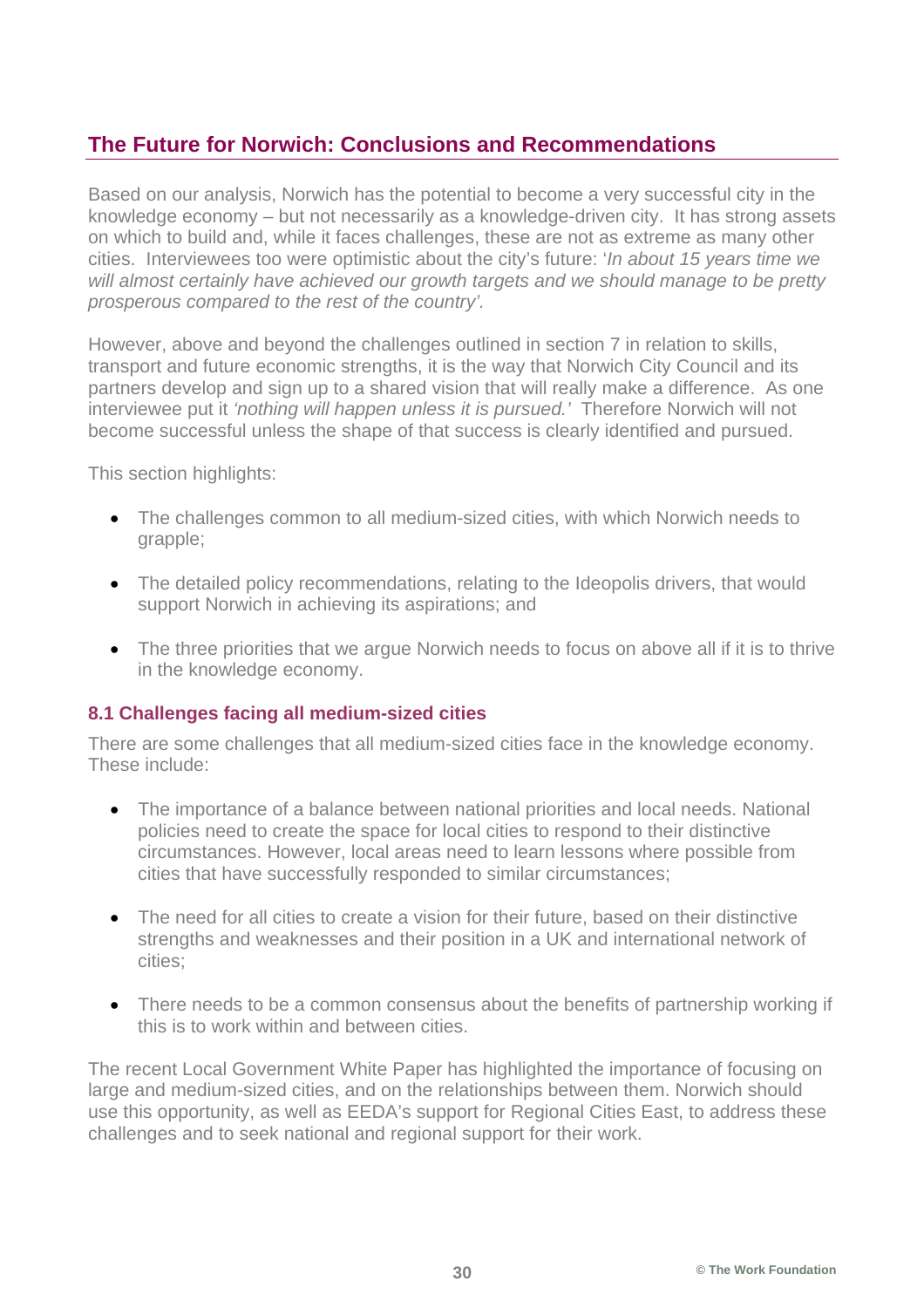#### **8.2 Detailed Policy recommendations**

Norwich has many of the components in place to deliver the promise of a successful city in the Knowledge Economy, but there are some policies that could help the city move closer towards its aspirations for economic success whilst maintaining and improving quality of life. Based on our analysis and previous research, some clear recommendations emerge, summarised under each of the Ideopolis drivers.

| <b>Driver</b>                             | <b>Strengths</b>                                                                                                                                                                            | <b>Weaknesses</b>                                                                                                                                                                                     | <b>Recommendation</b>                                                                                                                                                                                                                                                                                     |
|-------------------------------------------|---------------------------------------------------------------------------------------------------------------------------------------------------------------------------------------------|-------------------------------------------------------------------------------------------------------------------------------------------------------------------------------------------------------|-----------------------------------------------------------------------------------------------------------------------------------------------------------------------------------------------------------------------------------------------------------------------------------------------------------|
| <b>Physical</b><br><b>Knowledge City</b>  | Attractive city,<br>access to rural<br>Norfolk, high<br>quality of life,<br>blend of new<br>urban<br>developments<br>with historic sites,<br>well-<br>accommodated<br>knowledge<br>economy. | Lack of high<br>quality office<br>space, lacks<br>conference and<br>hotel facilities,<br>under-bounded<br>district authority<br>may hamper<br>future growth.<br>Continued vitality<br>of city centre. | Norwich needs to invest in<br>the facilities that<br>businesses need, planning<br>for the future economy.<br>To do this, central<br>government needs to<br>recognise that as an<br>under-bounded district<br>authority, the city lacks<br>sufficient decision-making<br>powers to drive future<br>growth. |
| <b>Building on</b><br>what's there        | <b>Historic linkages</b><br>with financial<br>services sector                                                                                                                               | Linkages with<br>other cities,<br>notably<br>Cambridge                                                                                                                                                | Norwich needs to see its<br>future beyond financial<br>services and beyond the<br>tight boundaries of the<br>County.                                                                                                                                                                                      |
| <b>Diverse</b><br>specialisation          | Financial<br>services,<br>opportunities for<br>growth in creative<br>and cultural<br>industries as well<br>as sciences.                                                                     | Lack of focused<br>aspiration for the<br>city to become<br>strong in other<br>sectors.                                                                                                                | Norwich needs a defined<br>strategy around three<br>specialisms: financial<br>services, creative<br>industries and sciences. It<br>also needs to invest in its<br>role as a regional services<br>hub and see this as an<br>equally important<br>ambition.                                                 |
| High skill, high<br>wage<br>organisations | Some high value<br>jobs in financial<br>services, UEA,<br><b>Norwich</b><br>Research Park.                                                                                                  | Threat to low skill<br>and low paying<br>jobs as<br>companies<br>outsource or<br>industries<br>continue to<br>decline.                                                                                | Norwich needs to focus on<br>attracting more high skill<br>organisations and growing<br>its low performing SME<br>base, as well as working<br>with employers to create<br>'good jobs' in other sectors<br>such as retail.                                                                                 |
| <b>Vibrant</b><br>education<br>sector     | Norwich has a<br>compelling higher<br>and further                                                                                                                                           | <b>Differential</b><br>education<br>performance and                                                                                                                                                   | Norwich needs to plan for<br>the skills the labour market<br>will need in the future:                                                                                                                                                                                                                     |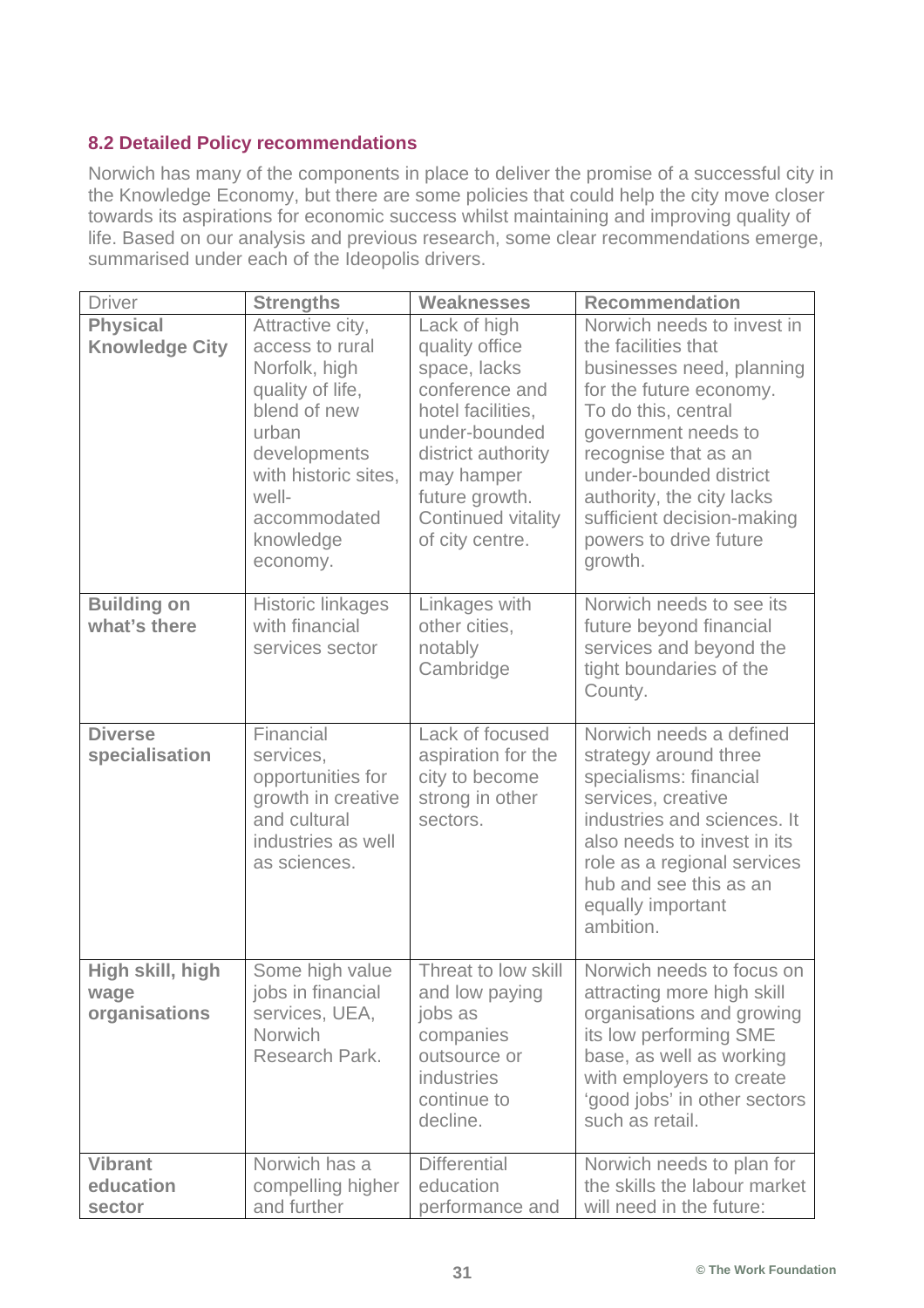|                                                    | education offer<br>and retains<br>graduates.                                                                                                                                                                                                                          | low HE<br>participation from<br>local population.                                                                                                         | skills for knowledge<br>industries, retail and other<br>personal services, skilled<br>trades and construction to<br>support the city's growth.                                                                             |
|----------------------------------------------------|-----------------------------------------------------------------------------------------------------------------------------------------------------------------------------------------------------------------------------------------------------------------------|-----------------------------------------------------------------------------------------------------------------------------------------------------------|----------------------------------------------------------------------------------------------------------------------------------------------------------------------------------------------------------------------------|
| <b>Distinctive</b><br>knowledge city<br>offer      | Norwich's relative<br>isolation makes it<br>distinctive from<br>other cities in<br>England, and it is<br>not seen as<br>struggling with<br>the same levels<br>of decline as<br>post-industrial<br>cities. This makes<br>for a compelling<br>quality of life<br>offer. | Norwich does<br>suffer from an<br>image problem<br>and is not known<br>for the strengths<br>that it has.                                                  | Norwich needs to focus on<br>building and reinforcing an<br>image that will attract<br>businesses and people,<br>and will support the city in<br>realising its ambitions<br>regionally, nationally and<br>internationally. |
| Leveraging<br>strong<br>connectivity               | Worldwide<br>connections via<br>Amsterdam, seen<br>as close to<br>London by<br>international<br>investors.                                                                                                                                                            | Slow train<br>connections, lack<br>of a dual<br>carriageway and<br>lack of control<br>over bus planning<br>encouraging<br>people to drive in<br>the city. | <b>Partners within Norfolk</b><br>and the East of England<br>more generally need to<br>continue to lobby<br>Government for<br>investment in the rail and<br>road connectivity.                                             |
| Leadership<br>around a<br>knowledge city<br>vision | City and county<br>councils are seen<br>as having<br>developed better<br>relationships with<br>business. The<br>new Local<br>Strategic<br>Partnership offers<br>an opportunity for<br>the city.                                                                       | Being a district<br>authority<br>hampers<br>decision-making<br>powers for the<br>urban area.                                                              | Norwich needs to be given<br>unitary status, with<br>boundaries reflecting the<br>contiguous urban area of<br>the city. Norwich needs to<br>engage around a shared<br>vision with partners within<br>and outside the city. |
| <b>Investing in</b><br>communities                 | Levels of<br>deprivation and<br>exclusion are not<br>as extreme as<br>other large<br>metropolitan<br>areas.                                                                                                                                                           | Polarisation of<br>communities,<br>challenge of<br>social inequalities<br>and concern<br>about growth in<br>knowledge<br>intensive sectors                | Norwich needs to continue<br>to attract funding to work<br>in this area and needs to<br>base its vision and<br>strategy on ensuring that<br>the knowledge economy<br>benefits all communities in<br>the city.              |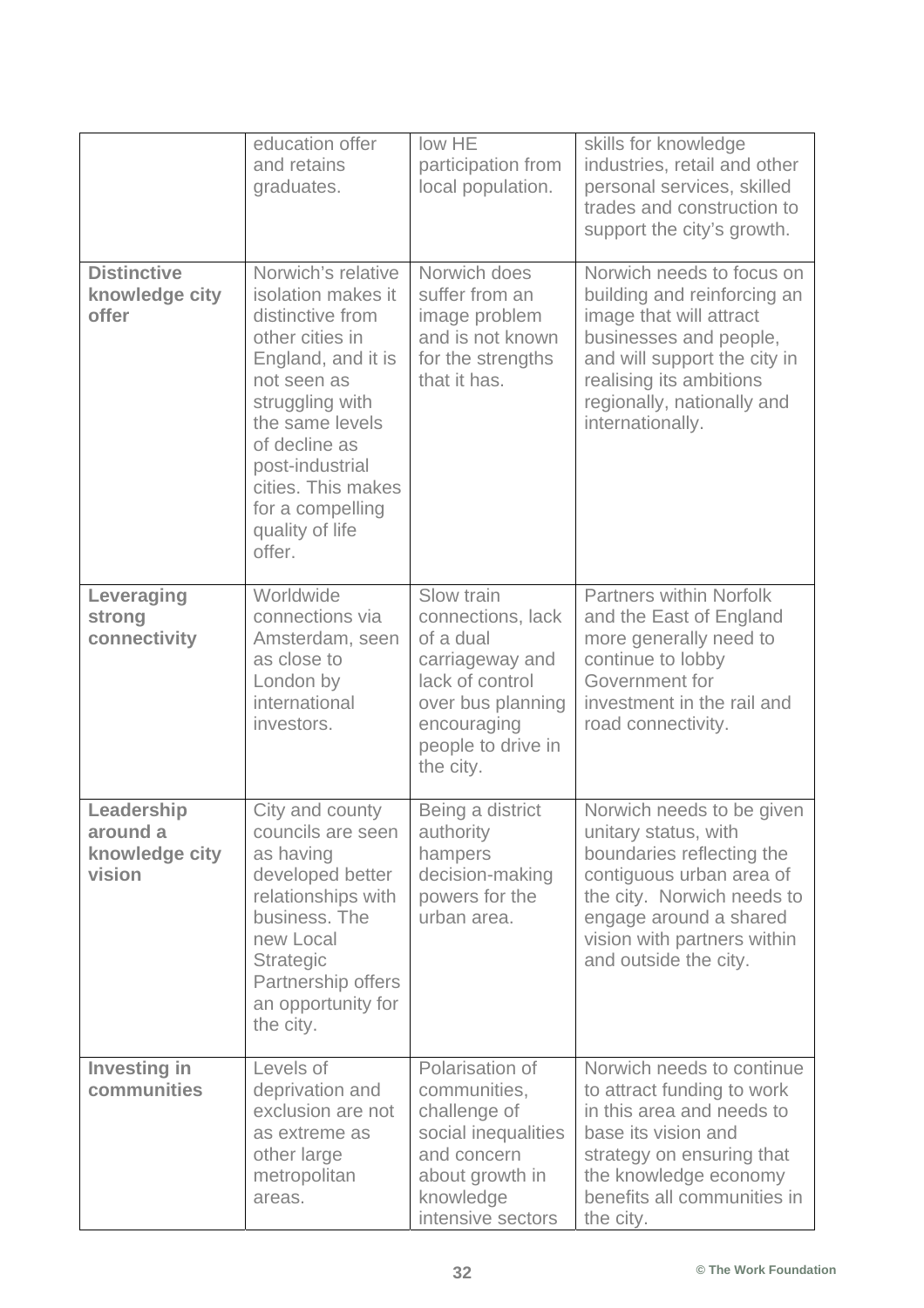|  | exacerbating<br>these divides. |  |
|--|--------------------------------|--|
|--|--------------------------------|--|

These policy recommendations also draw on the experience of other cities, including Manchester, Bristol, Brighton and Cambridge.

#### **8.3 Overall Priorities for Norwich**

Whilst we would argue that the policy recommendations above would support Norwich in achieving its ambitions, there is also a need for the city to prioritise and to ensure it has an overall strategy for the future. With this in mind, there are three areas that we argue Norwich needs to focus on:

#### **1. Developing a Vision for Norwich**

This is crucial. The city has many strengths but there was concern amongst interviewees that coherence and consensus around the future for Norwich do not exist:

*What we don't have is a sense of direction as a city at the moment* 

*What is the Norfolk vision beyond a relatively complacent 'this is a very nice place'?* 

*[We] Can't predict the future but can create the environment and infrastructure to support emerging skills needs rather than reacting all the time. Need to become proactive and predictive* 

This last quote highlights the importance of having a strategic vision that goes beyond the silos of specific policy areas. Currently Norwich is striving to be the *'best city in the world'.*  However, we would argue that Norwich needs a more focused vision (and slogan) reflecting its ambitions to be environmentally sustainable, to have strengths in financial services, creative industries and sciences, and to offer a high quality of life to all residents. Having a focused yet aspirational vision gives partners a direction to work towards and also forms the basis of a marketing strategy and a strategy for attracting funding.

#### **2. Ensuring that strategy reflects the socio-economic context**

Norwich's vision also needs to be based on what is happening in the world around it. There was a fear from one interviewee that at worst, unless Norwich does this, the city will experience a slow decline '*where we do not understand the vastly changed economic circumstances and do not see that the proposition we had is being made more compelling elsewhere..don't collapse but drift away.'* Engagement with Regional Cities East is a first step towards working with others, as is planning for the Financial Services Academy. Furthermore, there is a view that Norwich needs to manage its growth strategy so that it does not damage its crucial strength of being a nice place to live: *'The secret is ensuring that the quality of life here is maintained and enhanced'*

#### **3. Building aspiration**

Interviewees agreed that there was a lack of entrepreneurial or aspirational culture in Norwich that has driven change in other cities, notably Manchester: "'*Lack of aspiration…almost everything comes down to that".*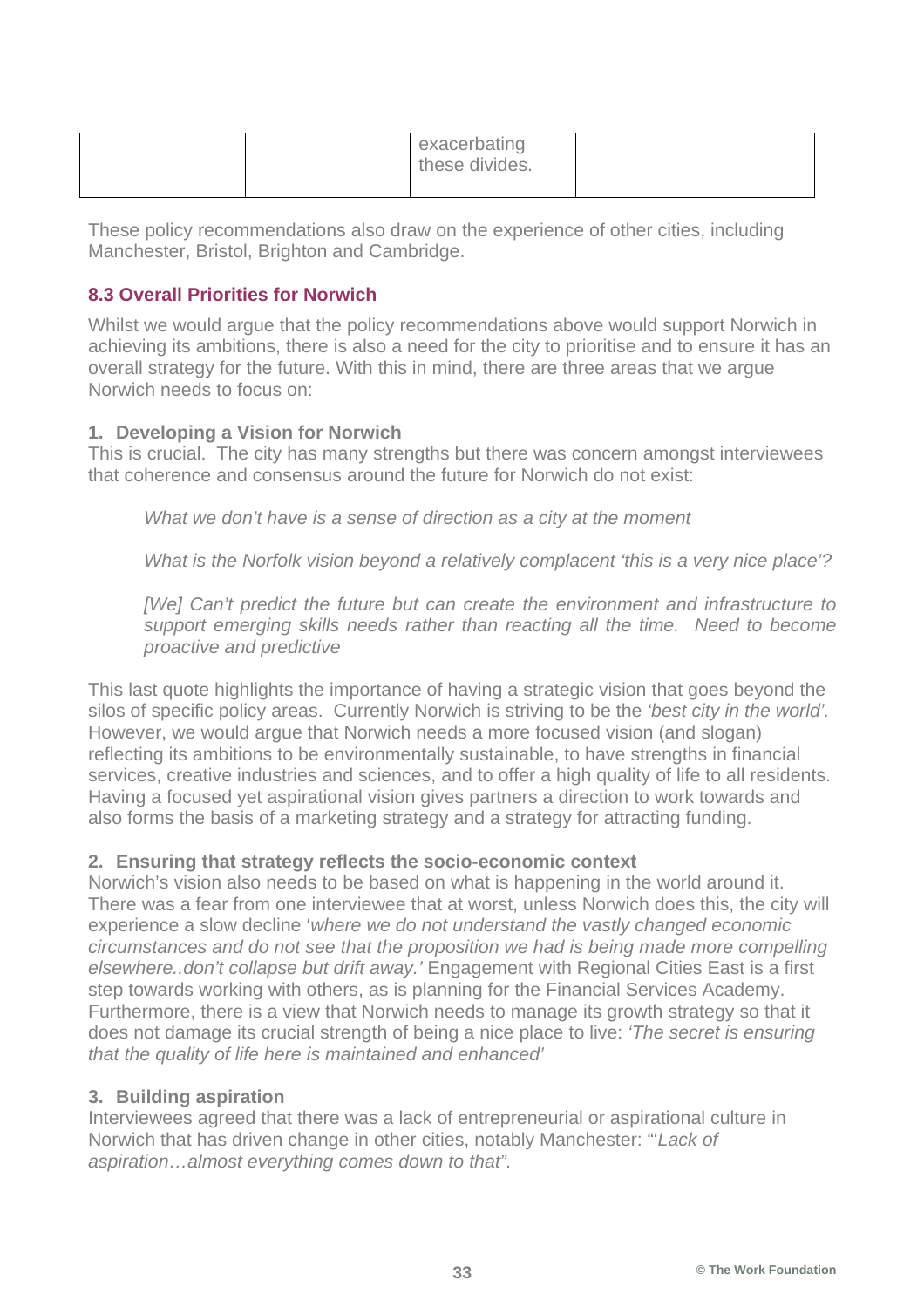Aspiration needs to exist in the city's leadership and partnerships, as well as in the city's wider culture. Currently many of the high skilled jobs are taken by people moving to Norwich from elsewhere in the UK and many of the local population do not have the skills to compete in the knowledge economy. Norwich needs to continue to strive to build aspirations and invest in its communities to ensure everyone benefits from its growth and success.

Norwich has the potential to be highly successful, building on its knowledge-based and non knowledge-based strengths. By focusing on these three areas, we would argue that Norwich will be maximising its potential to be both economically successful and to maintain and improve its quality of life offer for all its residents and visitors.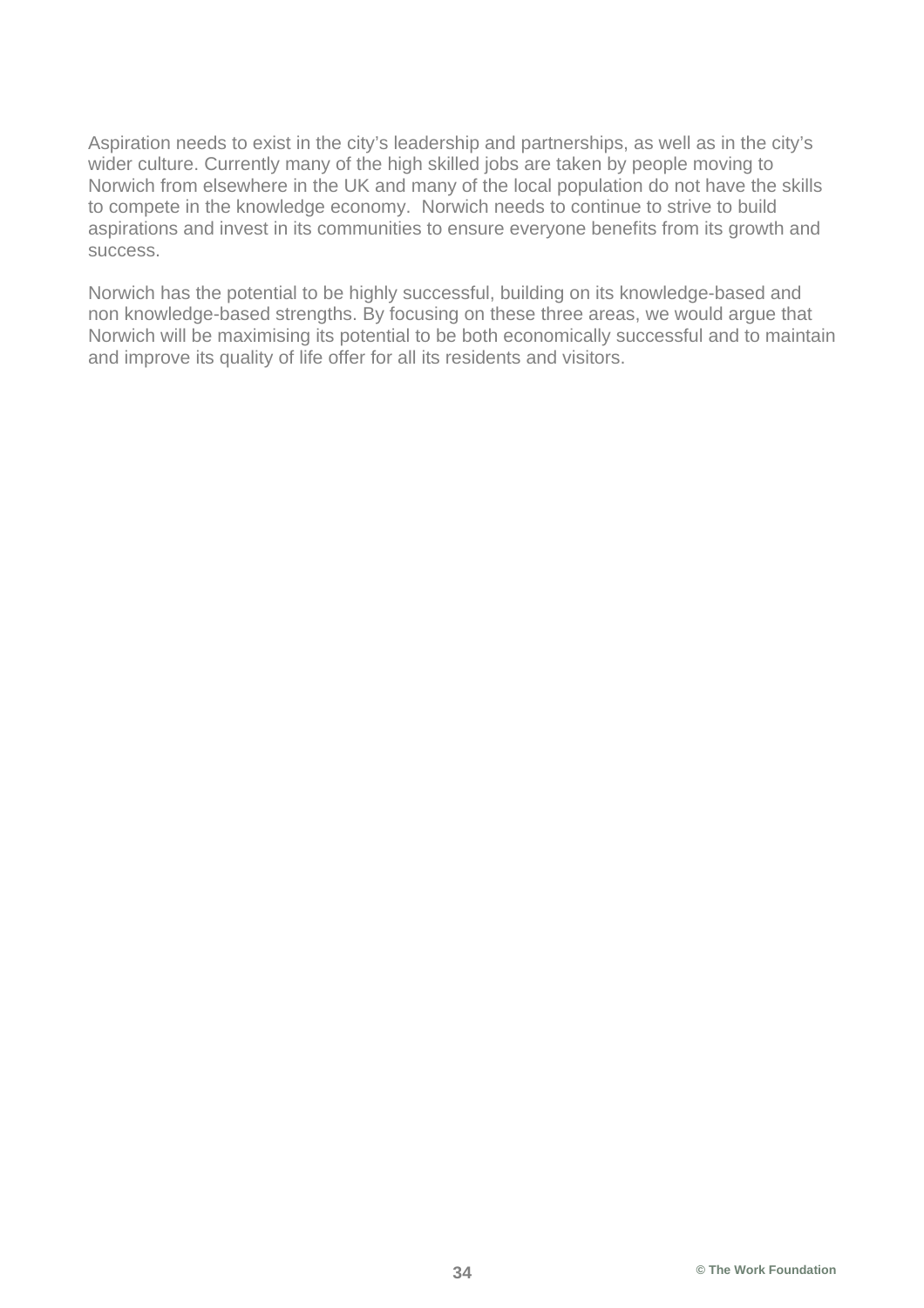## **References**

Brinkley, I (2006) *Defining the Knowledge Economy*, The Work Foundation: London

Brinkley, I & Lee, N (2006) *The Knowledge Economy in Europe*, The Work Foundation: London

Cheshire (2006) 'Resurgent Cities, Urban Myths and Policy Hubris: What we need to know', *Urban Studies* 48 (8) p.1231-46

Clapham, J H (1910) 'The Transference of the Worsted Industry from Norfolk to West Riding' *Economic Journal* XX

Corfield, P (2004) 'From Second City to Regional Capital' in Rawcliffe, C and Wilson, R (eds.) *Norwich Since 1550,* Hambledon: London

Fauth, R & Horner, L (2005) *Workplace Trends 2005*, The Work Foundation: London

Florida, R (2002) *The Rise of the Creative Class*, Viking: London

HM Treasury (2006) *Devolving decision-making - Meeting the regional economic challenge: The importance of cities to regional growth*, HMSO: London

Hall, P (2000) 'Creative Cities and Economic Development', *Urban Studies,* 37 (4) p639- 649

Henderson, V (1997) 'Medium Size Cities', *Regional Science and Urban Economics*, 27 p.583-612

Ipsos/MORI (forthcoming, 2006) *Local Government Structure in Norwich* 

Ipsos/MORI (forthcoming, 2006) *Doing Business in Norwich* 

Jones, A, Williams, L, Coats, D, Lee, N & O'Keeffe, A (2006) *Enabling Cities in the Knowledge Economy*, DCLG: London

Jones, A, Williams, L, Lee, N, Coats, D & Cowling, M (2006) *Ideopolis: Knowledge City-Regions*, The Work Foundation: London

Norwich City Council (2005) *Norwich Economic and Labour Market Assessment Summary* p.10

Parkinson, M et al. (2006) *The State of the English Cities* ODPM: London

Polese, M (2005) 'Cities and National Economic Growth: A Reappraisal' *Urban Studies* 42 (8) p.1429-1451